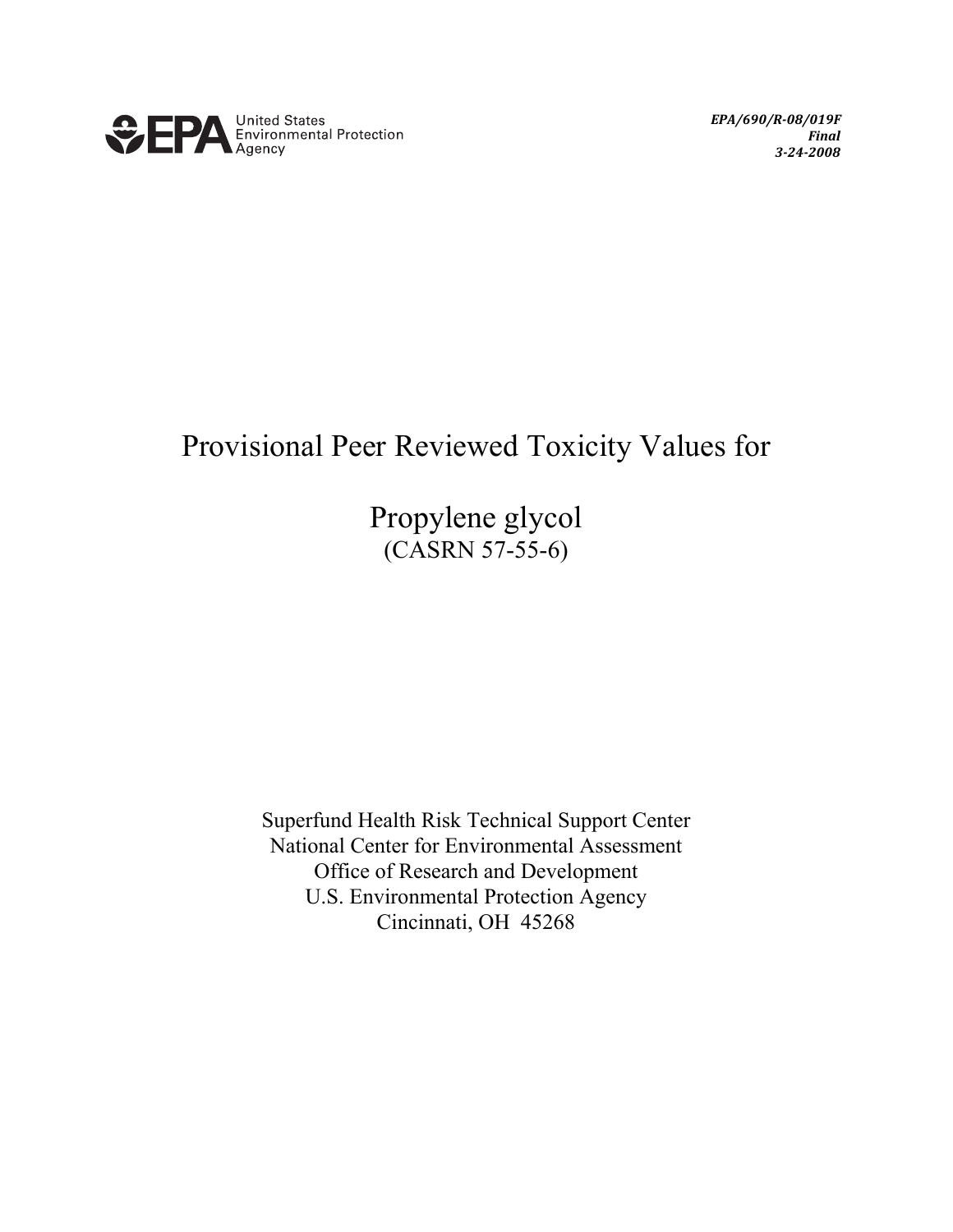## **Acronyms and Abbreviations**

| bw            | body weight                                                          |  |  |
|---------------|----------------------------------------------------------------------|--|--|
| cc            | cubic centimeters                                                    |  |  |
| CD            | Caesarean Delivered                                                  |  |  |
| <b>CERCLA</b> | Comprehensive Environmental Response, Compensation and Liability Act |  |  |
|               | of 1980                                                              |  |  |
| <b>CNS</b>    | central nervous system                                               |  |  |
| cu.m          | cubic meter                                                          |  |  |
| <b>DWEL</b>   | Drinking Water Equivalent Level                                      |  |  |
| <b>FEL</b>    | frank-effect level                                                   |  |  |
| <b>FIFRA</b>  | Federal Insecticide, Fungicide, and Rodenticide Act                  |  |  |
| g             | grams                                                                |  |  |
| GI            | gastrointestinal                                                     |  |  |
| <b>HEC</b>    | human equivalent concentration                                       |  |  |
| Hgb           | hemoglobin                                                           |  |  |
| i.m.          | intramuscular                                                        |  |  |
| 1.p.          | intraperitoneal                                                      |  |  |
| i.v.          | intravenous                                                          |  |  |
| <b>IRIS</b>   | <b>Integrated Risk Information System</b>                            |  |  |
| <b>IUR</b>    | inhalation unit risk                                                 |  |  |
| kg            | kilogram                                                             |  |  |
| L             | liter                                                                |  |  |
| <b>LEL</b>    | lowest-effect level                                                  |  |  |
| <b>LOAEL</b>  | lowest-observed-adverse-effect level                                 |  |  |
| LOAEL(ADJ)    | LOAEL adjusted to continuous exposure duration                       |  |  |
| LOAEL(HEC)    | LOAEL adjusted for dosimetric differences across species to a human  |  |  |
| m             | meter                                                                |  |  |
| <b>MCL</b>    | maximum contaminant level                                            |  |  |
| <b>MCLG</b>   | maximum contaminant level goal                                       |  |  |
| <b>MF</b>     | modifying factor                                                     |  |  |
| mg            | milligram                                                            |  |  |
| mg/kg         | milligrams per kilogram                                              |  |  |
| mg/L          | milligrams per liter                                                 |  |  |
| <b>MRL</b>    | minimal risk level                                                   |  |  |
| <b>MTD</b>    | maximum tolerated dose                                               |  |  |
| <b>MTL</b>    | median threshold limit                                               |  |  |
| <b>NAAQS</b>  | National Ambient Air Quality Standards                               |  |  |
| <b>NOAEL</b>  | no-observed-adverse-effect level                                     |  |  |
| NOAEL(ADJ)    | NOAEL adjusted to continuous exposure duration                       |  |  |
| NOAEL(HEC)    | NOAEL adjusted for dosimetric differences across species to a human  |  |  |
| <b>NOEL</b>   | no-observed-effect level                                             |  |  |
| <b>OSF</b>    | oral slope factor                                                    |  |  |
| $p$ -IUR      | provisional inhalation unit risk                                     |  |  |
| p-OSF         | provisional oral slope factor                                        |  |  |
| p-RfC         | provisional inhalation reference concentration                       |  |  |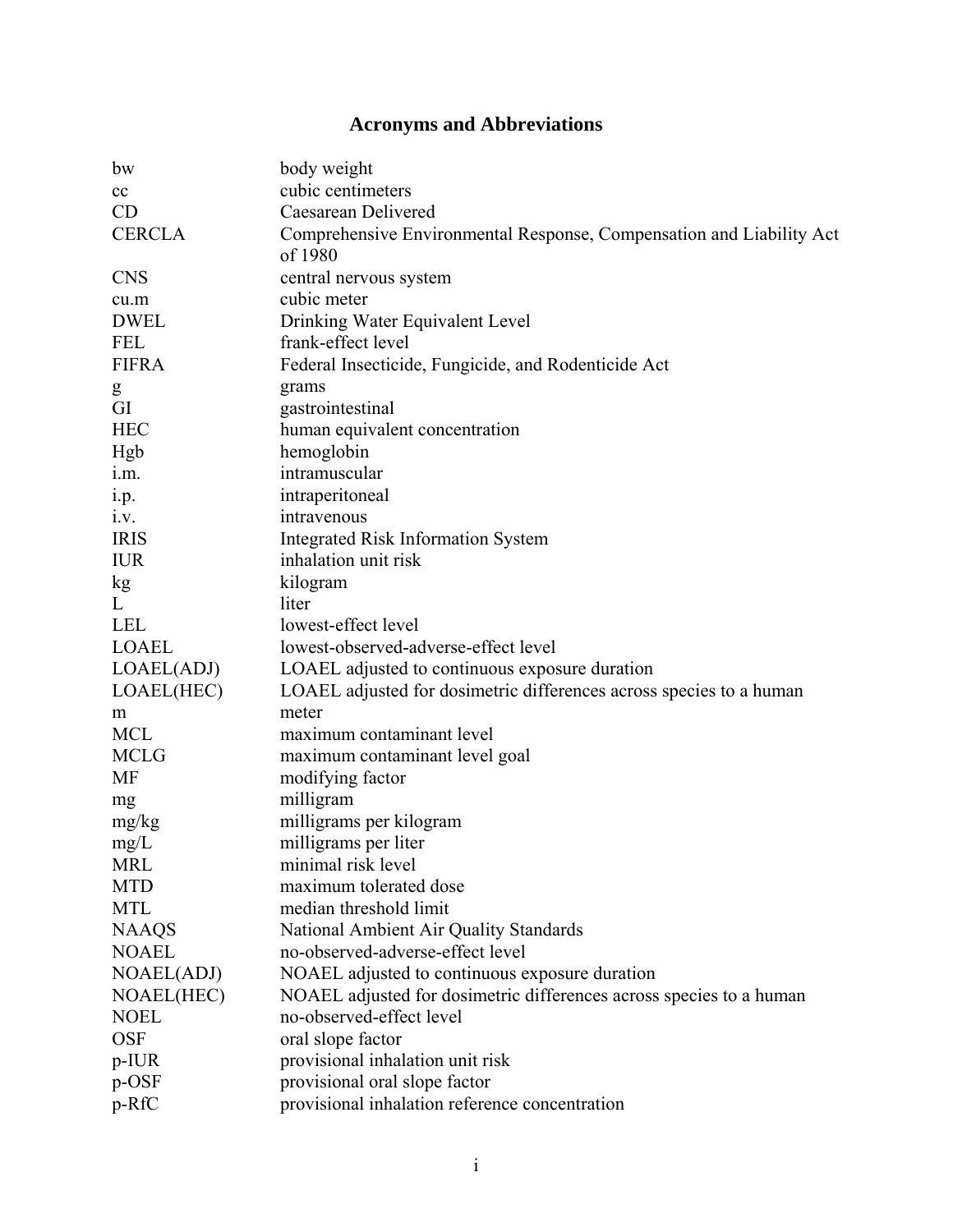| p-RfD        | provisional oral reference dose                               |
|--------------|---------------------------------------------------------------|
| <b>PBPK</b>  | physiologically based pharmacokinetic                         |
| ppb          | parts per billion                                             |
| ppm          | parts per million                                             |
| <b>PPRTV</b> | Provisional Peer Reviewed Toxicity Value                      |
| <b>RBC</b>   | red blood cell(s)                                             |
| <b>RCRA</b>  | Resource Conservation and Recovery Act                        |
| <b>RDDR</b>  | Regional deposited dose ratio (for the indicated lung region) |
| <b>REL</b>   | relative exposure level                                       |
| <b>RfC</b>   | inhalation reference concentration                            |
| <b>RfD</b>   | oral reference dose                                           |
| <b>RGDR</b>  | Regional gas dose ratio (for the indicated lung region)       |
| S.C.         | subcutaneous                                                  |
| <b>SCE</b>   | sister chromatid exchange                                     |
| <b>SDWA</b>  | Safe Drinking Water Act                                       |
| sq.cm.       | square centimeters                                            |
| <b>TSCA</b>  | <b>Toxic Substances Control Act</b>                           |
| UF           | uncertainty factor                                            |
| $\mu$ g      | microgram                                                     |
| μmol         | micromoles                                                    |
| VOC          | volatile organic compound                                     |
|              |                                                               |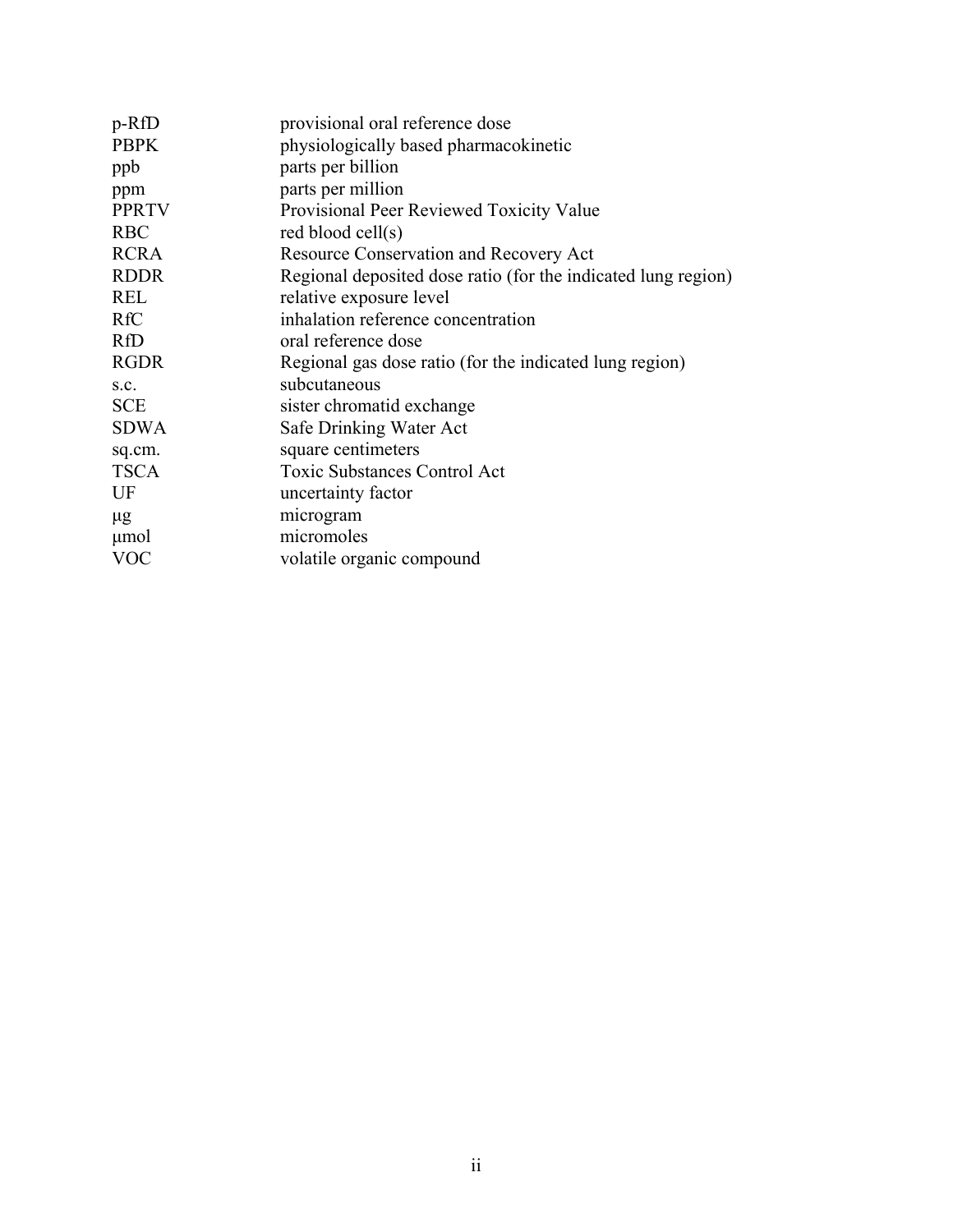## **PROVISIONAL PEER REVIEWED TOXICITY VALUES FOR PROPYLENE GLYCOL (CASRN 57-55-6)**

## **Background**

On December 5, 2003, the U.S. Environmental Protection Agency's (EPA's) Office of Superfund Remediation and Technology Innovation (OSRTI) revised its hierarchy of human health toxicity values for Superfund risk assessments, establishing the following three tiers as the new hierarchy:

- 1. EPA's Integrated Risk Information System (IRIS).
- 2. Provisional Peer-Reviewed Toxicity Values (PPRTV) used in EPA's Superfund Program.
- 3. Other (peer-reviewed) toxicity values, including:
	- < Minimal Risk Levels produced by the Agency for Toxic Substances and Disease Registry (ATSDR),
	- < California Environmental Protection Agency (CalEPA) values, and
	- < EPA Health Effects Assessment Summary Table (HEAST) values.

A PPRTV is defined as a toxicity value derived for use in the Superfund Program when such a value is not available in EPA's Integrated Risk Information System (IRIS). PPRTVs are developed according to a Standard Operating Procedure (SOP) and are derived after a review of the relevant scientific literature using the same methods, sources of data, and Agency guidance for value derivation generally used by the EPA IRIS Program. All provisional toxicity values receive internal review by two EPA scientists and external peer review by three independently selected scientific experts. PPRTVs differ from IRIS values in that PPRTVs do not receive the multi-program consensus review provided for IRIS values. This is because IRIS values are generally intended to be used in all EPA programs, while PPRTVs are developed specifically for the Superfund Program.

 Because new information becomes available and scientific methods improve over time, PPRTVs are reviewed on a five-year basis and updated into the active database. Once an IRIS value for a specific chemical becomes available for Agency review, the analogous PPRTV for that same chemical is retired. It should also be noted that some PPRTV manuscripts conclude that a PPRTV cannot be derived based on inadequate data.

## **Disclaimers**

 Users of this document should first check to see if any IRIS values exist for the chemical of concern before proceeding to use a PPRTV. If no IRIS value is available, staff in the regional Superfund and RCRA program offices are advised to carefully review the information provided in this document to ensure that the PPRTVs used are appropriate for the types of exposures and circumstances at the Superfund site or RCRA facility in question. PPRTVs are periodically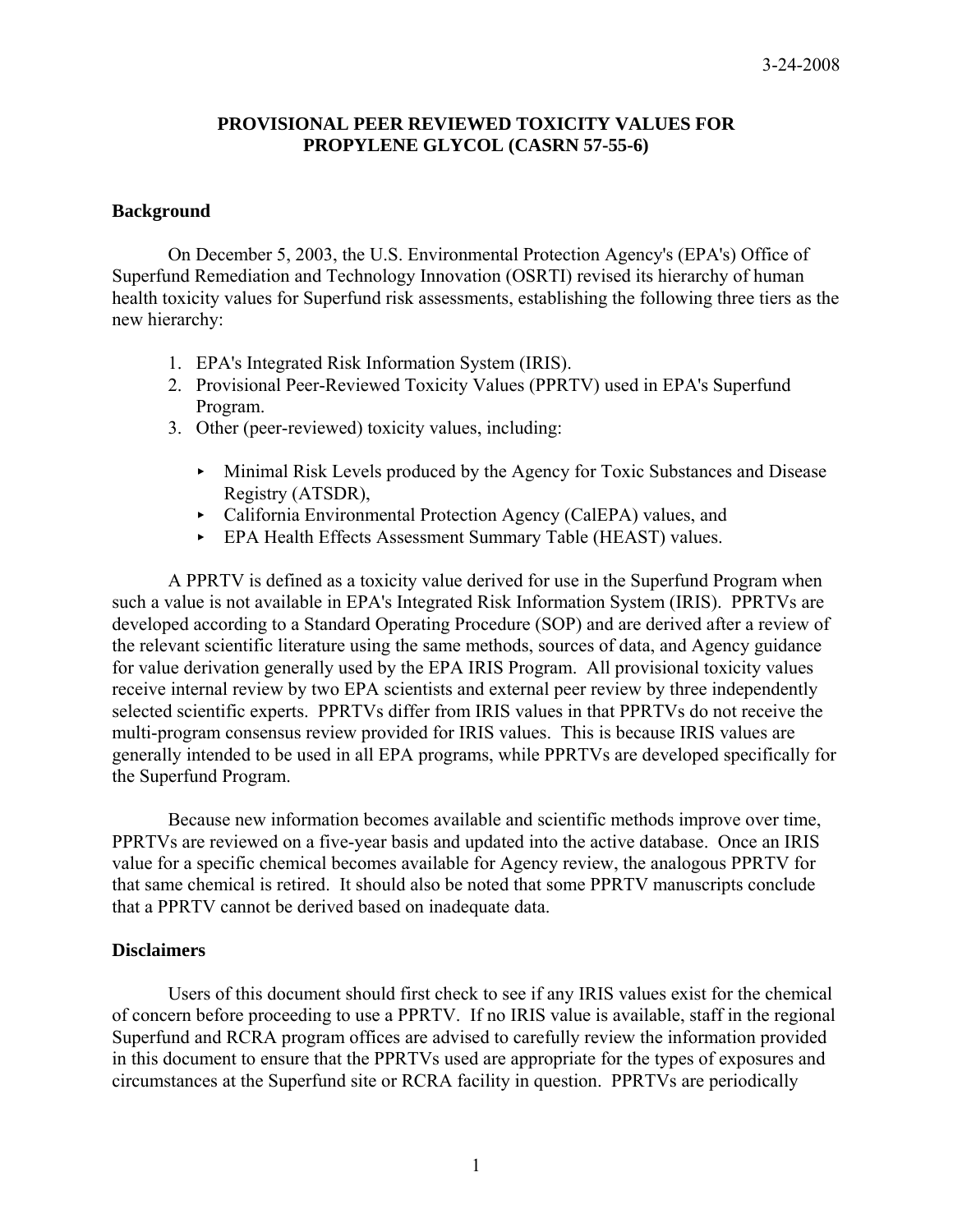updated; therefore, users should ensure that the values contained in the PPRTV are current at the time of use.

It is important to remember that a provisional value alone tells very little about the adverse effects of a chemical or the quality of evidence on which the value is based. Therefore, users are strongly encouraged to read the entire PPRTV manuscript and understand the strengths and limitations of the derived provisional values. PPRTVs are developed by the EPA Office of Research and Development's National Center for Environmental Assessment, Superfund Health Risk Technical Support Center for OSRTI. Other EPA programs or external parties who may choose of their own initiative to use these PPRTVs are advised that Superfund resources will not generally be used to respond to challenges of PPRTVs used in a context outside of the Superfund Program.

#### **Questions Regarding PPRTVs**

 Questions regarding the contents of the PPRTVs and their appropriate use (e.g., on chemicals not covered, or whether chemicals have pending IRIS toxicity values) may be directed to the EPA Office of Research and Development's National Center for Environmental Assessment, Superfund Health Risk Technical Support Center (513-569-7300), or OSRTI.

#### **INTRODUCTION**

Propylene glycol (PG) is a Food and Drug Administration (FDA) approved food additive and is certified as Generally Recognized As Safe (GRAS) by the FDA (FDA, 1982). The 1997 HEAST lists subchronic and chronic oral RfD values of 3E+1 and 2E+1 mg/kg-day, respectively, for propylene glycol (U.S. EPA, 1997). The subchronic RfD was derived using a NOEL of 3 g/kg-day from a 20-week study in rats (Guerrant et al., 1947) and an uncertainty factor of 100. The chronic RfD was derived using a NOEL of 2.1 g/kg-day from a 2-year study in rats (Gaunt et al., 1972) and an uncertainty factor of 100. A 1987 HEED is listed as the source document for these derivations (U.S. EPA, 1987a), and this HEED is the only EPA report on propylene glycol in the CARA list (U.S. EPA, 1991, 1994a). No RfD is available for propylene glycol on IRIS (U.S. EPA, 2007) or the Drinking Water Standards and Health Advisories list (U.S. EPA, 2000). ATSDR (1997) did not derive any oral MRLs for propylene glycol, and no Environmental Health Criteria Document is available for the chemical (WHO, 2002). An acceptable daily dietary intake for propylene glycol of 25 mg/kg-day was derived by the FAO/WHO Joint Expert Committee on Food Additives in 1973 (WHO, 1974) using the NOEL from the study used to derive the chronic RfD in the HEED (U.S. EPA, 1987a).

No RfCs for propylene glycol are derived in the 1987 HEED, listed in the HEAST, or available on IRIS (U.S. EPA, 1987a, 1997, 2007). Based on information in the HEED, it is concluded in the IRIS summary for propylene glycol that available data are inadequate for the derivation of an inhalation RfC and that the verification status is currently not verifiable (U.S. EPA, 2007). ATSDR (1997) derived an MRL of 0.009 ppm for intermediate duration inhalation to propylene glycol using a LOAEL of 51 ppm (6 hours/day, 5 days/week) for nasal hemorrhaging in rats and an uncertainty factor of 1000 (Suber et al., 1989). No occupational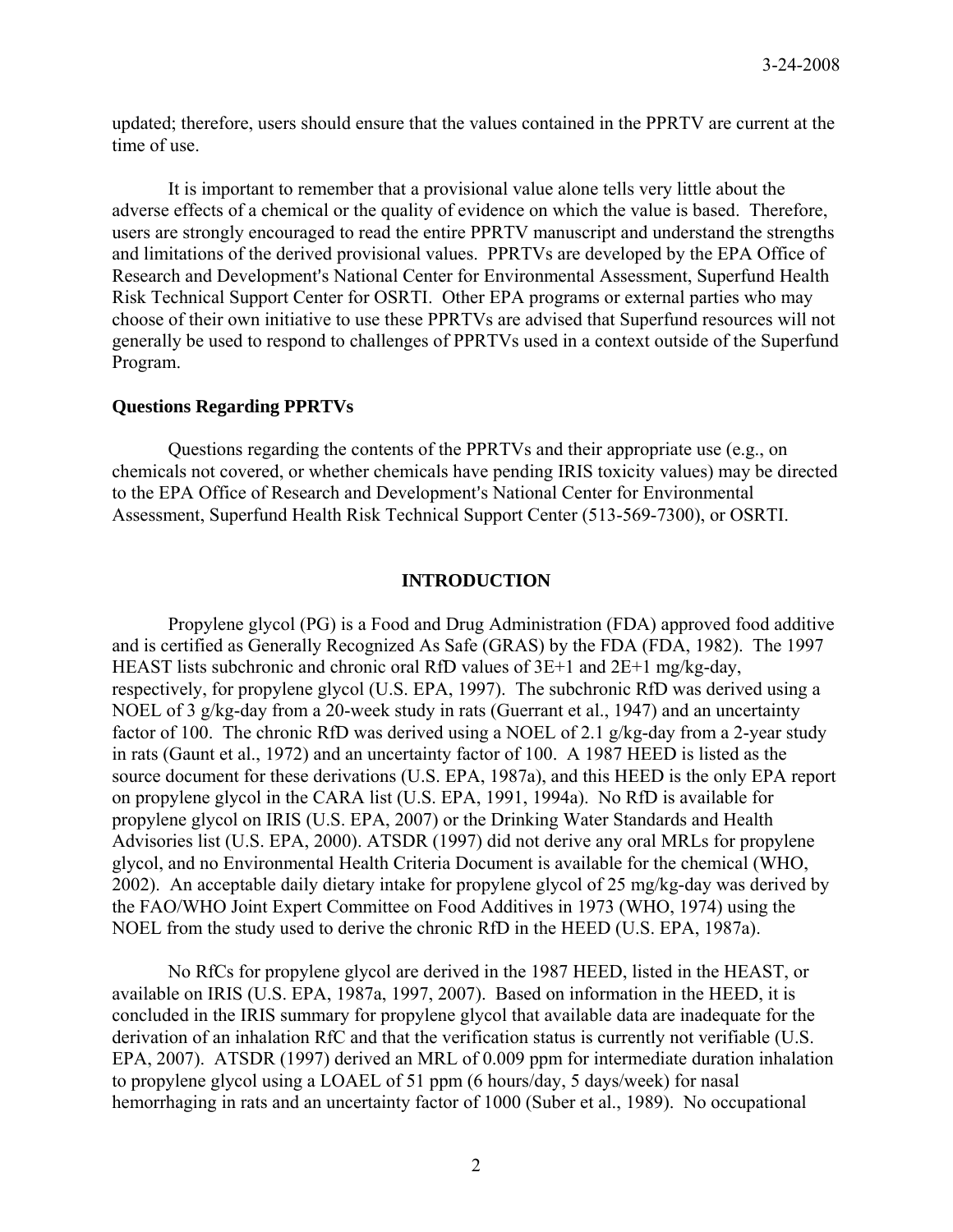exposure limits have been recommended or promulgated by ACGIH (2001), NIOSH (2002) or OSHA (2002).

Propylene glycol is not listed in the HEAST cancer table (U.S. EPA, 1997) and no carcinogenicity assessment is available on IRIS (U.S. EPA, 2007) or in the Drinking Water Standards and Health Advisories list (U.S. EPA, 2000). The carcinogenicity of propylene glycol has not been assessed by IARC (2002) or WHO (2002), or tested by NTP (2002).

Literature searches were conducted from 1986 thru 2007 for studies relevant to the derivation of provisional toxicity values for propylene glycol. Databases searched included: TOXLINE, MEDLINE, CANCERLIT, TSCATS, RTECS, CCRIS, DART, EMIC/ EMICBACK, HSDB, GENETOX and CCRIS.

## **REVIEW OF PERTINENT DATA**

## **Human Studies**

No pertinent data were located regarding health effects of propylene glycol in humans following oral or inhalation exposure. Propylene glycol is designated as a Generally Recognized As Safe (GRAS) food additive by the Food and Drug Administration (FDA), where it is approved for use as a direct food ingredient (FDA, 1982). Propylene glycol is widely used as an emulsifier, plasticizer, humectant, surfactant, solvent and antimicrobial agent in processed foods, as well as in some oral pharmaceutical and dermal cosmetic formulations (ATSDR, 1997). Dermal studies indicate that propylene glycol is a minimal local irritant in humans, except in cases of unusual sensitivity (ATSDR, 1997).

#### **Animal Studies**

#### *Oral Systemic Toxicity*

Information on the subchronic oral toxicity of propylene glycol is available from a number of dietary, drinking water and gavage studies in rats, rabbits, cats and dogs, as summarized below.

#### *Short-Term and Subchronic Toxicity Studies*

Groups of 5 male and 5 female young rats of unspecified strain were fed diets containing propylene glycol in concentrations of 0, 1, 3, 6, 10, 15, 20, 30, 40, 50 or 60% (10,000-600,000 ppm) for 20 weeks (Guerrant et al., 1947). Study endpoints included clinical condition, body weight, food consumption, water consumption and urine output, blood hemoglobin and glucose levels, and histopathology (scope of examinations not specified). Histopathological lesions were increased in incidence and severity at 100,000 ppm and higher dose levels, body weight gain was decreased at 300,000 ppm and higher, and mortality typically occurred after a few days of exposure at 400,000 ppm and higher. The pathological changes occurred particularly in the kidneys and included degeneration, interstitial hemorrhage and edema, glomerular nephritis, and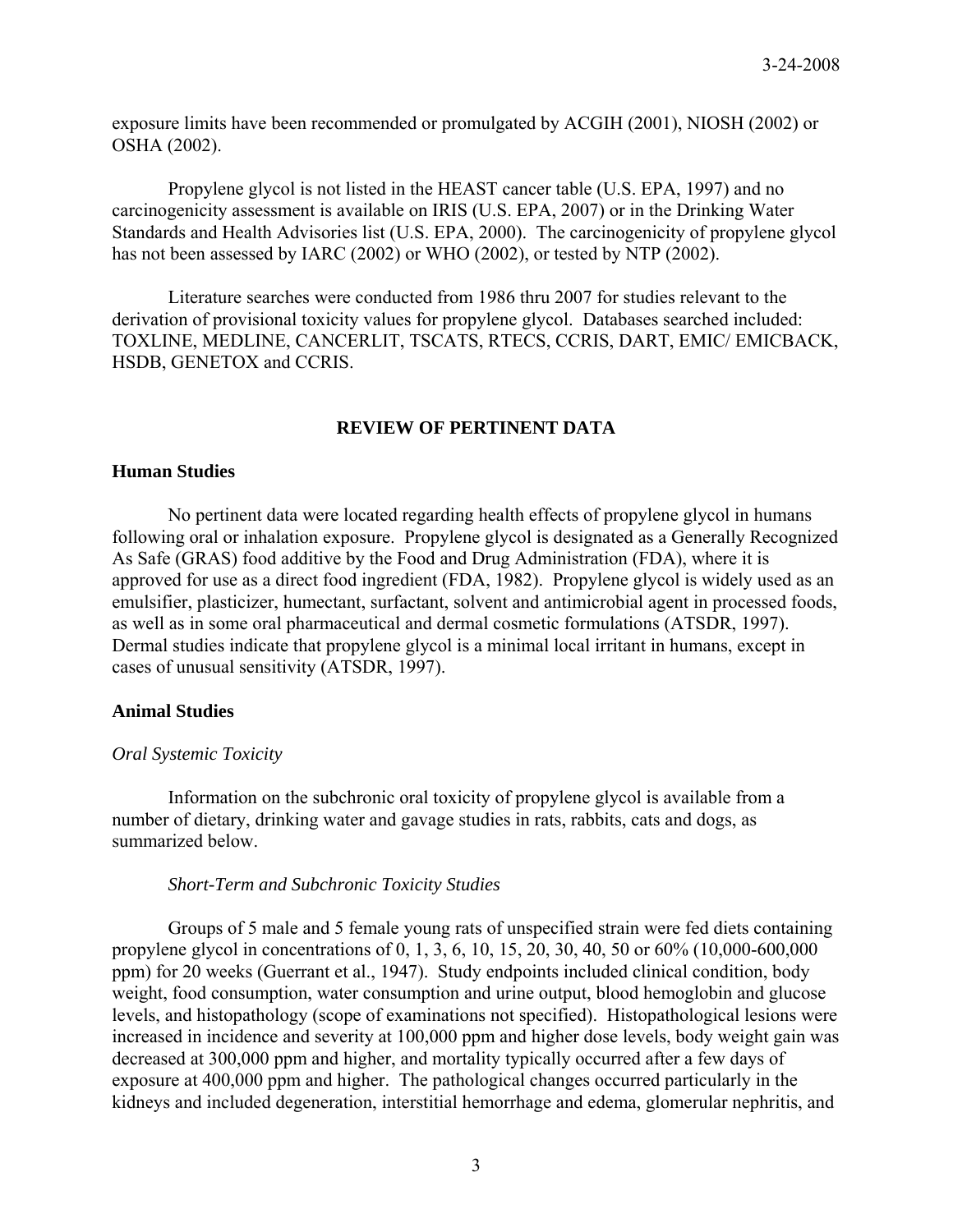calcification of the cortex. No adverse effects were observed at 60,000 ppm or lower. Using a food consumption factor of 0.11 kg food/kg bw/day based on the average of male and female subchronic reference values for food consumption and body weight in F344 rats (U.S. EPA, 1987b), the 60,000 ppm NOAEL and 100,000 ppm LOAEL correspond to estimated doses of 6600 and 11,000 mg/kg-day, respectively.

Groups of 15 male and 15 female Charles River CD rats were fed 0 or 50,000 ppm of propylene glycol in the diet for 15 weeks (Gaunt et al., 1972). Renal concentration tests, hematological evaluations (hemoglobin content, packed cell volume, red cell and reticulocyte counts, and total and differential white cell counts), serum chemistry determinations (urea concentration and serum glutamic-oxaloacetic transaminase [SGOT] and serum glutamicpyruvic transaminase [SGPT] activities), and organ weight measurements (brain, heart, liver, spleen, kidneys, adrenals, pituitary and gonads) showed no compound-related effects. Histopathology was not evaluated. Using a food factor of 0.11 kg food/kg bw/day based on the average of male and female subchronic reference values for food consumption and body weight in F344 rats (U.S. EPA, 1987b), the 50,000 ppm free-standing NOAEL corresponds to an estimated dose of 5500 mg/kg-day.

Groups of 10 Wistar male rats were exposed to drinking water containing 0, 5 or 10% (0, 50,000 or 100,000 ppm) of propylene glycol for 5 weeks (Vaille et al., 1971) following an initial one week observation period. Body weight and drinking water consumption were monitored throughout the study. Housing and environmental conditions were not reported. Based on drinking water consumption reported by the authors and the specific gravity of 1.036 for propylene glycol, the exposure levels corresponded to 0, 5.2 and 10 g/kg-day, respectively. At the end of the exposure period, the animals were sacrificed by exsanguination under ether anesthesia. Hematological endpoints examined included red blood cell (RBC) counts, white blood cell counts and blood sugar (glucose oxidase-peroxidase method). Histopathology was performed on major organs (liver, kidneys, heart, spleen, pancreas and adrenals). No gross or microscopic lesions were found in any of the organs examined. Decreased RBC count, increased liver weight, hyperglycemia and a decrease in blood urea were reported in both treatment groups. All of these effects were reported as being statistically significant ( $p < 0.01$ ) across the three groups, although it was not clear whether pair-wise comparisons were made. The method of statistical analysis was not reported. Absolute liver weight was increased by 20% and 36% in the low and high dose groups, respectively. The increase in liver weight is not considered toxicologically significant in the absence of other indications of liver toxicity. Blood urea was decreased by 18% to 28%, but is not considered to be of toxicological significance. RBC counts were decreased by 7% and 10% in the low and high dose groups, respectively. Although minimal, the increase in RBC is consistent with hematological effects observed in other species (cats and dogs). Blood sugar was increased by 39% and 78% in the low and high dose groups, respectively. Together, the reduced RBC counts and hyperglycemia are considered to be adverse establishing a LOAEL of 5.2 g/kg-day (5200 mg/kg-day) in this study. A NOAEL was not identified.

 In the same study (Vaille et al., 1971), groups of 7 male rabbits were exposed to drinking water containing 0 or 5% (50,000 ppm) propylene glycol for 8 weeks. Based on drinking water consumption and body weight data reported by the authors, the 5% PG exposure level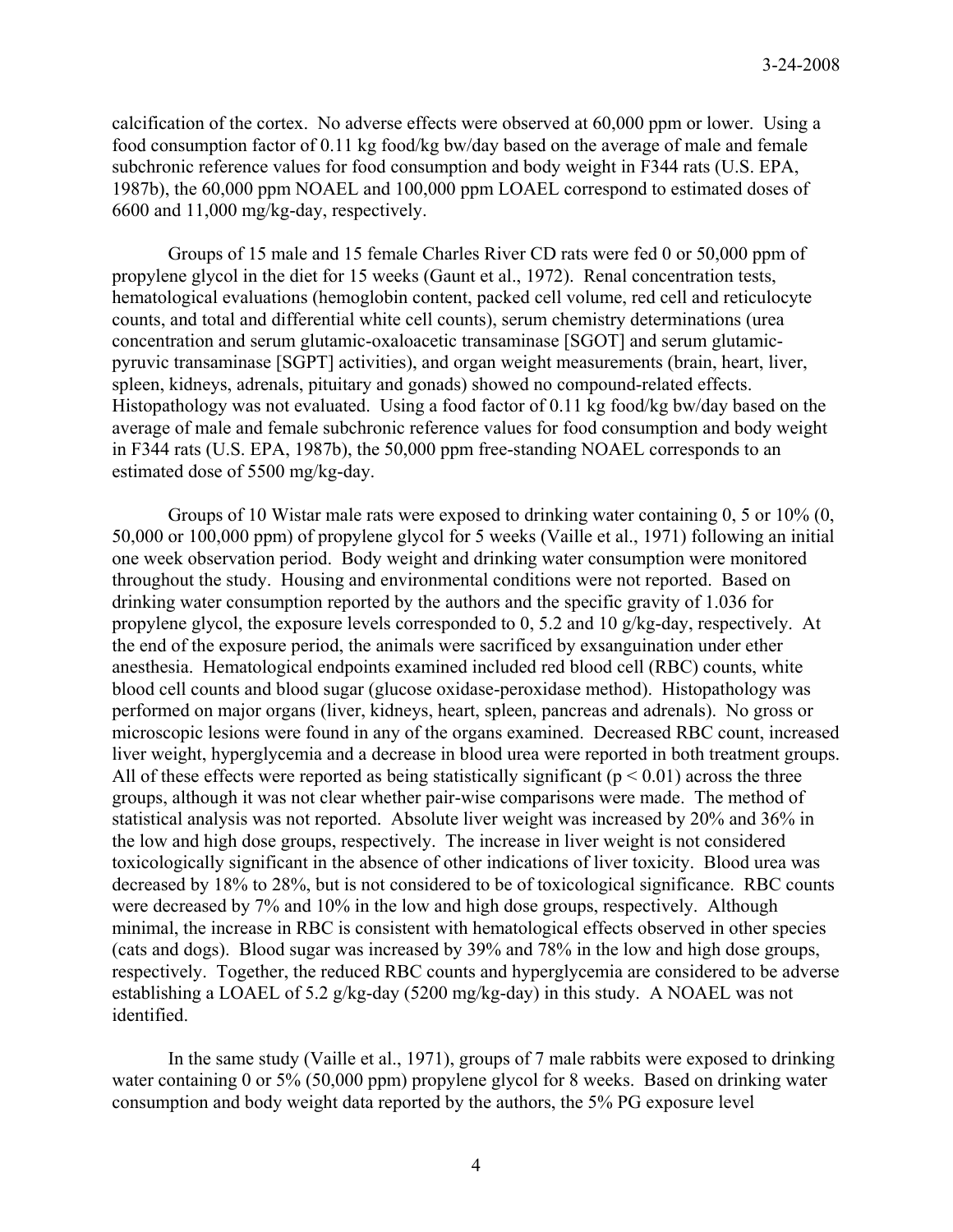corresponded to a daily dose of 4.75 g/kg. Endpoints included only body weight and blood sugar. No effects on either endpoint were observed. A free-standing NOAEL of 4.75 g/kg (4750) mg/kg-day) was established for hyperglycemia in rabbits.

U.S. EPA (1987a) and WHO (1974) summarized other subchronic oral toxicity studies in which no gross or microscopic pathologic effects were observed in rats that were exposed to propylene glycol in drinking water at concentrations of 1-10% (10,000-100,000 ppm) for durations of 100-234 days (Kesten et al., 1939; Seldenfeld and Hanzlik, 1932; Weatherby and Haag, 1938; Auerbach Associates, 1977). Using a drinking water factor of 0.16 L water/kg bw/day based on the average of male and female subchronic reference values for water consumption and body weight in F344 rats (U.S. EPA, 1987b), the 10,000-100,000 ppm NOAELs correspond to estimated doses of 1600-16,000 mg/kg-day.

Evaluation of the liver and kidneys showed no functional changes (galactose excretion, uric acid excretion, rose bengal test, phenolsulfonphthalein test) or histopathological lesions in 4 dogs that consumed 5% propylene glycol in the drinking water for 5-9 months (Van Winkle and Newman, 1941). The average daily intake of propylene glycol was 5.1 ml/kg-day (WHO, 1974), indicating that a NOAEL of 5300 mg/kg-day (after adjusting for the specific gravity of PG) was identified in dogs. No gross pathologic changes or adverse effects on growth rate were noted in groups of 1-3 rabbits that were treated by gavage in doses of 1, 2, 3, 4 or 8 ml/kg (1-8.3 g/kgday) for 50 days (Braun and Cartland, 1936), indicating that the NOAEL was 8300 mg/kg-day. The primary reports of these studies were not available and additional information was not provided in the available summary (WHO, 1974).

A series of subchronic and shorter duration studies in cats (as summarized below) found that dietary exposure to propylene glycol induced Heinz body formation, decrease erythrocyte survival and other effects indicative of hemolytic action on red blood cells (Bauer et al., 1991, 1992; Christopher et al., 1989; Weiss et al., 1990). Heinz bodies are granules that form as a result of hemoglobin oxidation and denaturation and are bound to the interior surface of red blood cell membranes. Propylene glycol has been added to semimoist cat foods at concentrations of 6-13% as a preservative, humectant and texturizer, as well as a source of readily metabolizable carbohydrates.

In the Christopher et al. (1989) study, propylene glycol was fed to groups of 5 or 6 mixed-breed adult cats of both sexes in dietary concentrations of 12% for 5 weeks or 41% for 3 weeks (Christopher et al., 1989). Reported mean chemical intakes were 1.6 and 8  $g/kg$ -day in the low and high concentration groups, respectively. Each cat served as its own control using data collected during a 3-week pre-exposure period. Hematological endpoints evaluated at 2-7 day intervals throughout study included total erythrocyte counts, total and differential white blood cell counts, hematocrit, hemoglobin, packed cell volume, mean corpuscular volume, mean cell hemoglobin, mean cell hemoglobin concentration, red cell distribution width, histograms (leukocytes, erythrocytes and platelets), reticulocyte counts, Heinz body indices (counts, turbidity index, erythrocyte reduced glutathione concentration), total precipitated hemoglobin, methemoglobin concentration, and erythrocyte survival (half-life measured using <sup>14</sup>C-cyanate hemoglobin). Bone marrow endpoints included differential counts, myeloid-to-erythroid (M:E) ratio, unit particles, cellularity and morphology. Other endpoints included clinical condition,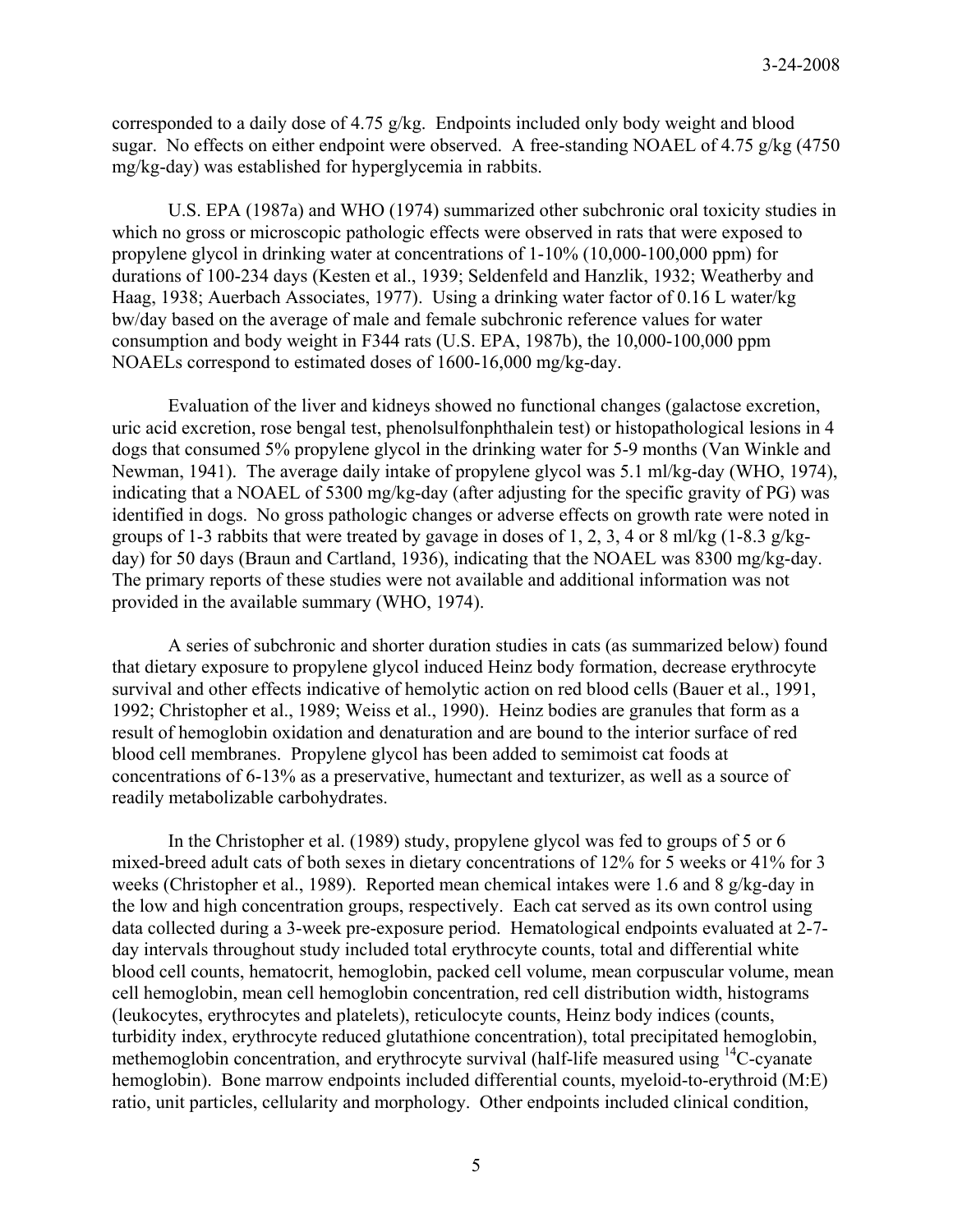body weight and food intake, serum chemistry (alkaline phosphatase, alanine transaminase, γ-glutamyltransferase and amylase activities, and total bilirubin, total protein, albumin, BUN, electrolytes, glucose and creatinine concentrations), gross pathology, and histology of the liver and spleen.

Dose-dependent Heinz body formation and decreased erythrocyte survival were the main findings in the Christopher et al. (1989) study. Compared to pre-exposure values, mean percentage of erythrocytes with Heinz bodies increased  $\approx 800\%$  (from 3.0 to 28.0%) and  $\approx$  1300% (from 4.8 to 68.6%) by the end of the exposure period in the 1.6 and 8 g/kg-day groups, respectively. A dose-dependent increase in the size of the Heinz bodies and changes in RBC survival, packed cell volume (PCV), reticulocyte numbers, and iron pigment level in liver and spleen were also observed. RBC survival decreased approximately 19% and 60% in the 1.6 and 8 g/kg-day groups, respectively. Both the percentage increase in number of Heinz bodies and percentage decrease in RBC half-life were proportional to the percentage difference in propylene glycol concentration in the 12 and 41% diets. There were no significant changes in red blood cell count at either dose level or methemoglobin concentration at 1.6 g/kg-day. The methemoglobin level was 65% higher at 8 g/kg-day than in the low dose group but had no clinical manifestations. PVC was unaffected at 1.6 mg/kg-day but had a 21% decrease at 8 g/kgday that was accompanied by reticulocytosis (both punctate and aggregate reticulocytes were increased) and marked bone marrow erythroid hyperplasia (indicated by an M:E ratio of  $\approx 1:2$ and increases in early erythroid precursors and erythroblasts). There was also a 58% decrease in erythrocyte reduced glutathione concentration at 8 g/kg-day (glutathione is an intracellular antioxidant involved in protecting hemoglobin sulfhydryl groups from oxidation, an early step in Heinz body formation). Histological increases in iron pigment in the liver and spleen that were dose-dependent and consistent with decreased RBC lifespan were observed at >1.6 g/kg-day. There was an unexplained 30% decrease in food consumption in the low dose group that was accompanied by a slight weight loss (cats gained a mean  $0.78 \pm 0.13$  kg during the control period but lost  $0.21 \pm 0.14$  kg during the exposure period); most cats in the high-dose group ingested the entire portion of treated food with no reported changes in weight gain. Non-hematological effects included reduced responsiveness to external stimuli and slight to moderate ataxia in 50% (3 of 6) of the cats at 8 g/kg-day. Due to the dose-dependent and hemolytic nature of the erythrocyte effects, the lowest dose of 1600 mg/kg-day is a LOAEL. A NOAEL was not identified.

In a following study, 9 adult cats were fed a diet containing 8.32% propylene glycol for 8 weeks (Weiss et al., 1990). Each cat served as its own control using data collected during an 8 week pre-exposure period. No food or chemical intake data were reported. Using a food factor of 0.02 kg food/kg bw based on dietary concentrations and intakes of propylene glycol in other cat studies by the same group of investigators (Bauer et al., 1991; Christopher et al., 1989), the estimated daily chemical intake is 1.7 g/kg-day. The cats were given a mean oral dose of acetaminophen of 23.4 mg/kg-day (5 cats) or 47.8 mg/kg-day (4 cats) pre-exposure and during the fourth week of exposure. Acetaminophen is a known oxidant that was administered to test whether exposure to propylene glycol increased the susceptibility of erythrocytes to oxidative damage. Complete blood counts, hemoglobin and methemoglobin levels, and numbers of Heinz bodies were evaluated. Other endpoints included clinical condition, body weight and most of the serum chemistry indices evaluated in the Christopher et al. (1989) study. Results of weekly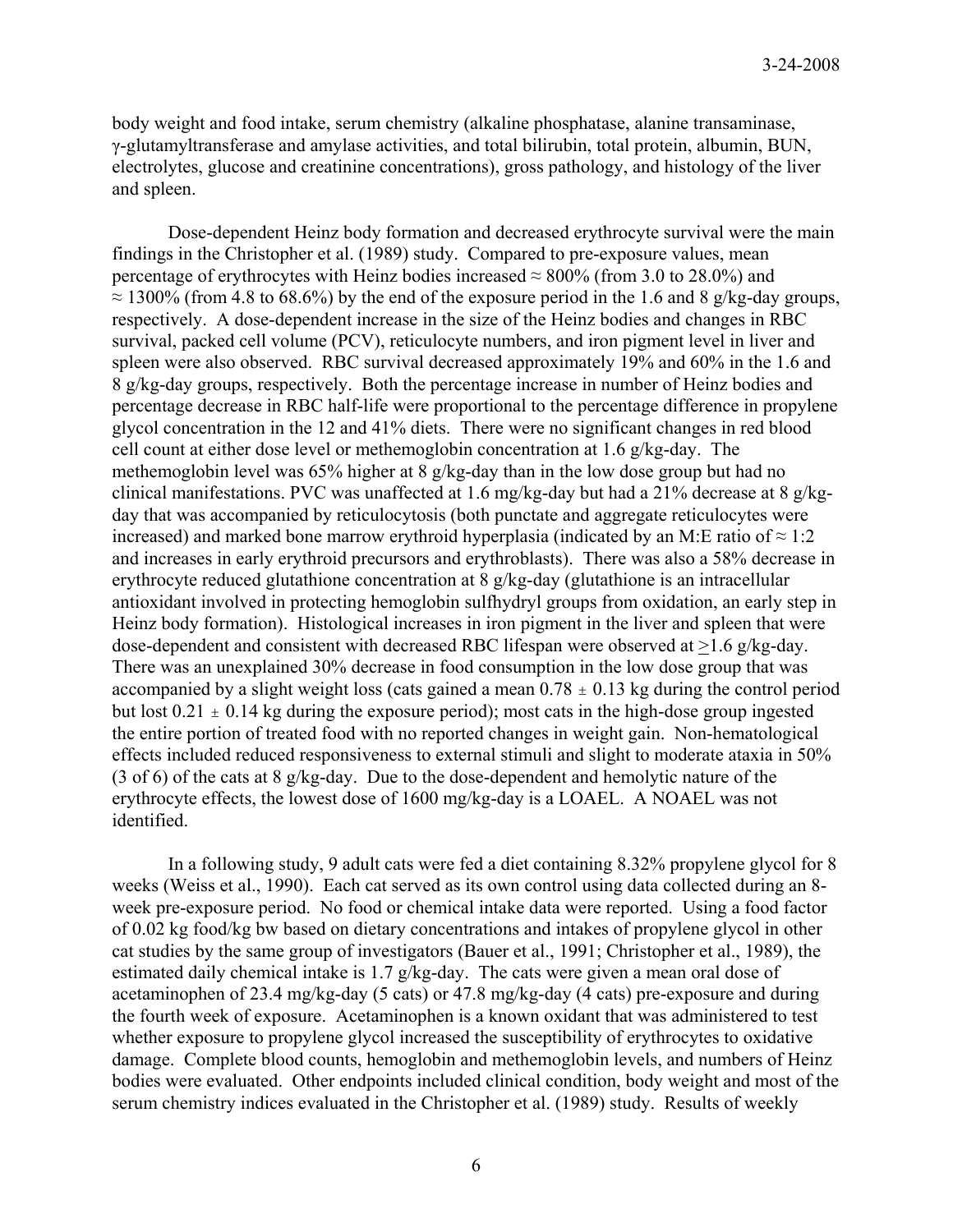analyses for each cat while on the control diet were pooled for comparison with results for the cats while on propylene glycol diets. Propylene glycol-related effects included a slight (10%) decrease in mean body weight and a 446% increased number of Heinz bodies compared to preexposure values. Alterations in methemoglobin levels and various other hematological and serum chemistry indices were slight and remained within reference ranges. Effects of acetaminophen were evaluated 4 hours following treatment. Methemoglobin concentrations were significantly increased in both of the acetaminophen dose groups, indicating that erythrocyte susceptibility to oxidative stress was increased by the exposure to propylene glycol. Based on Heinz body induction and other indications of increased susceptibility of erythrocytes to oxidative damage by propylene glycol, the 1700 mg/kg-day dose is a LOAEL.

Heinz body formation was further studied in groups of 7 adult cats that were fed diets containing 0, 6 or 12% propylene glycol for 12 weeks (Bauer et al., 1991). Average compound intake was reported to be 3.8 and 10.1 g/cat/day in the low and high dose groups, respectively. Using an estimated mean body weight of 2.8 kg based on reported data, the low and high intakes on a body weight basis were 1.4 and 3.6 g/kg-day. Hematological endpoints were evaluated every two weeks throughout the study and included total red and white blood cell counts, differential leukocyte counts, packed cell volume, mean cell volume, hemoglobin concentration, mean cell hemoglobin, mean cell hemoglobin concentration, red blood cell distribution, erythrocyte survival, and reticulocyte (punctate and aggregate) and Heinz body counts. Evaluations performed at the end of the study included bone marrow differential cell counts, gross pathology of all major organs, and histology of the bone marrow, liver and spleen. Significant and dose-dependent increases in Heinz bodies occurred within 2 weeks and persisted throughout the study. Heinz body production fluctuated from week 6 to the end of the study; but did not appear to be increasing, particularly in the last 4 weeks (Fig. 4 in Bauer et al., 1991). The average increase in Heinz body percentage from week 6 to week 12 was approximately 900% and 1600% in the 1.4 and 3.6 g/kg-day dose groups, respectively. Mean erythrocyte survival decreased approximately 30% (from 63.9 to 44.6 days) and 55% (from 63.9 to 28.7 days) in the 1.4 and 3.6 g/kg-day groups, respectively. Changes that were slight but statistically significant included reduced red blood cell counts at >1.4 g/kg-day and packed cell volume at 3.6 g/kg-day, and increased punctate reticulocyte counts, mean cell volume, mean cell hemoglobin and mean cell hemoglobin concentration at 3.6 g/kg-day. There were no exposure related effects on food consumption or body weight or changes in the bone marrow or other tissues. Based on increased number of Heinz bodies and decreased erythrocyte survival, the 1.4 g/kg-day dose is a LOAEL.

Hematological effects were further evaluated in groups of 7 kittens (12-14 weeks old) that were fed diet containing 0, 6% or 12% propylene glycol for 13 weeks (Bauer et al., 1992). Reported compound intakes were 2.75 and 5.29 g/kg-day in the low and high concentration groups, respectively. These chemical intakes are higher than those in adult cats fed similar dietary concentrations of propylene glycol due to a higher food per kilogram body weight consumption by growing kittens. Endpoints included bimonthly evaluations of total RBC counts, total and differential white cell counts, hematocrit, hemoglobin concentration, mean corpuscular volume, mean cell hemoglobin, mean cell hemoglobin concentration, erythrocyte lifespan, and numbers of reticulocytes and Heinz bodies. Evaluations performed at the end of the study included bone marrow differential cell counts and M:E ratio, gross pathology, and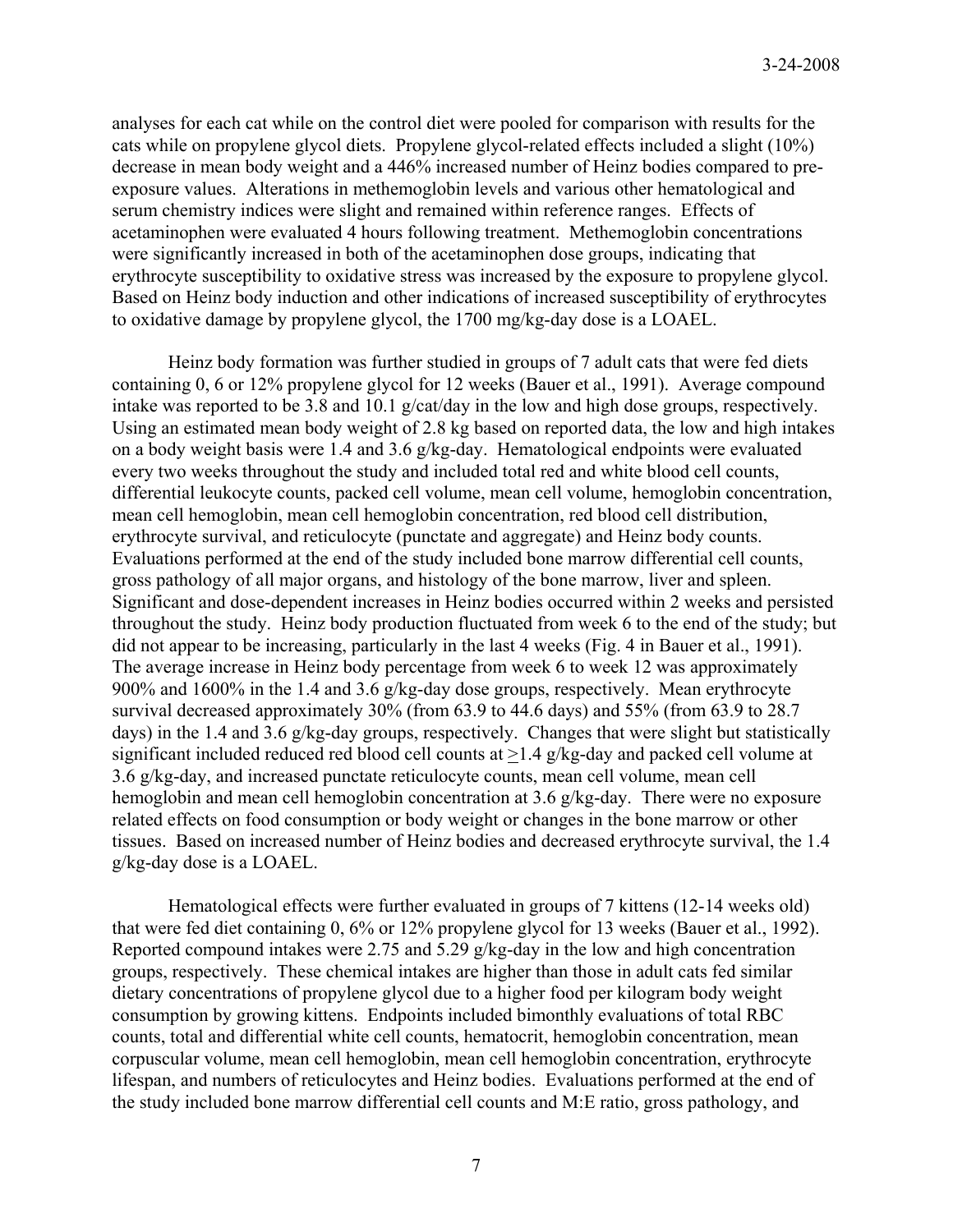histopathology of the bone marrow, spleen and liver. There were no exposure-related changes in clinical condition, food consumption or body weight gain. A dose-related increase in Heinz bodies occurred at >2.75 g/kg-day within 2 weeks and persisted throughout the study; numbers were approximately 800% and 1700% higher than controls in the low and high dose groups, respectively. Other significant changes in the low and high dose groups included 44% and 63% reduced erythrocyte survival (mean lifespan) and approximately 50% and 65% increased punctate reticulocyte counts. The LOAEL for effects on red blood cells is 2.75 g/kg-day (2750 mg/kg-day.

## *Chronic Toxicity Studies*

In addition to cat studies, information on the chronic oral toxicity of propylene glycol is available from dietary studies in rats and dogs (Gaunt et al., 1972; Hanzlik et al., 1939; Morris et al., 1942; Okumura et al., 1986; Weil et al., 1971). In the Hanzlik et al. (1939) study, groups of 5 young rats of unspecified strain and sex were fed diets in which propylene glycol was substituted for 25, 50, 75 or 100% of the carbohydrate for up to 24 months. Propylene glycol constituted 12.1, 24.2, 36.4 or 48.5% of the diet (121,000-485,000 ppm). Study endpoints appear to have been limited to clinical condition, body weight, food consumption and histopathology of visceral tissues. Effects included decreased weight gain at 121,000 ppm and higher, increased mortality at 364,000 ppm (the first death occurred after  $\approx$  20 weeks of exposure) and 485,000 ppm (100% mortality during the first month of exposure), and degenerative liver and kidney changes in the animals that died. Assessment of this study is complicated by imprecise and incomplete reporting. Assuming a food consumption factor of 0.05 kg food/kg bw/day for chronic exposure in rats, the 121,000 ppm LOAEL corresponds to an estimated dose of 6.05 g/kg-day (6,050 mg/kg-day). A NOAEL was not established.

Groups of 30 male and 30 female Charles River CD rats were fed diets containing 0, 6250, 12,500, 25,000 or 50,000 ppm of propylene glycol for 2 years (Gaunt et al., 1972). The mean daily compound intakes were reported to be approximately 0, 0.2, 0.4, 0.9 and 1.7 g/kg in males and 0, 0.3, 0.5, 1.0 and 2.1 g/kg in females. Endpoints included clinical condition, body weight, food intake, hematology (hemoglobin content, packed cell volume, red cell and reticulocyte counts, and total and differential white cell counts), urinary concentration (specific gravity, volume during water deprivation and load) and cell excretion in the control and two highest dose groups, and gross pathology, organ weights (10 organs) and histopathology (22 tissues and other tissues if grossly abnormal) on all animals that survived until the end of the exposure period. No exposure-related effects were found. A wide range of nonneoplastic histological abnormalities was observed in the kidneys, liver and lungs, but incidences of lesions were similar in treated and control animals and changes were consistent with those expected in aging rats. The NOAEL in this study is the highest dose of 2.1 g/kg-day (2100 mg/kg-day) in female rats.

In the Okumura et al. (1986) study, groups of 50 male and 50 female F-344 rats were fed diets containing 0, 2.5 or 5% (25,000 or 50,000 ppm) of propylene glycol for 2 years. No exposure-related changes in growth, food or water intake, appearance or behavior were reported. Hematological evaluations showed significant increases in average erythrocyte and leukocyte counts in males at >25,000 ppm, and mean corpuscular volume in females at >25,000 ppm.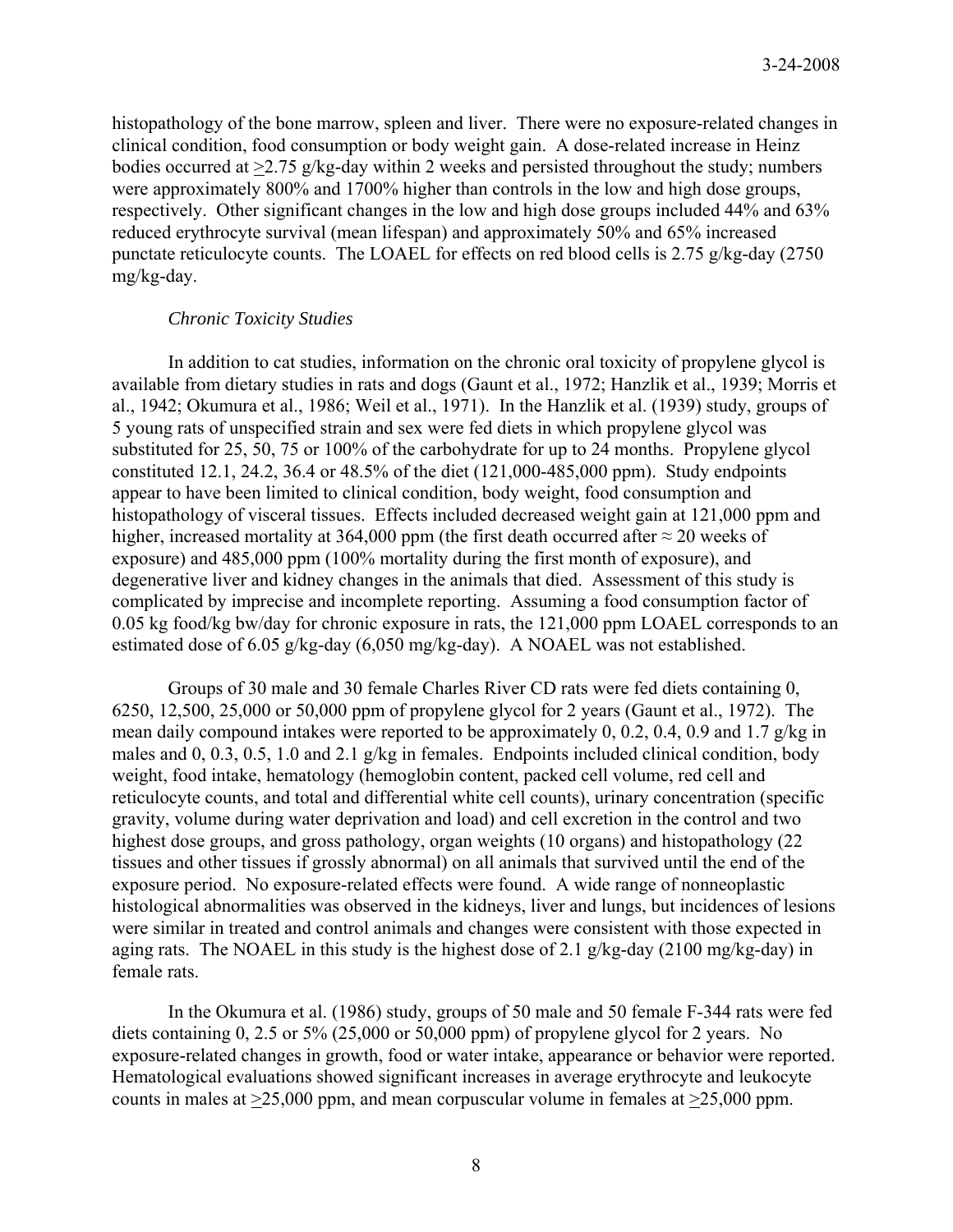There were no consistent or apparent changes in hematocrit, hemoglobin concentration, mean corpuscular hemoglobin or mean corpuscular hemoglobin concentration in either sex. Some serum chemistry changes were observed that included significantly increased cholesterol, lactate dehydrogenase and leucine aminopeptidase in males at >25,000 ppm, glutamyl transpeptidase in females at >25,000 ppm and males at 50,000 ppm, glutamic oxaloacetic transaminase and alkaline phosphatase in males at 50,000 ppm, and glutamic pyruvic transaminase in females at 50,000 ppm. The authors concluded that the alterations were suggestive of slight liver damage although it was noted that there was no evidence that results were outside normal ranges. Other endpoints, including histopathology, do not appear to have been investigated. Additional information on the design and results of this study was not obtained because the available report is in Japanese with only a study summary and tables in English. Considering that there were no indications that the alterations in this study were toxicologically significant, the NOAEL is the highest dose of 50,000 ppm. Using the standard food consumption factor of 0.05 kg food/kg bw/day for chronic exposure in rats, the 50,000 ppm NOAEL corresponds to an estimated propylene glycol intake dose of 2500 mg/kg-day.

Morris et al. (1942) conducted a poorly reported study in which groups of 6 male and 4 female albino rats were fed diets containing 0, 2.45 or 4.9% (24,000 or 49,000 ppm) of propylene glycol for 24 months. The corresponding daily chemical intakes were 0.9 and 1.8 ml/kg-day (0.9 and 1.9 g/kg-day). No effects on body weight gain, food consumption or survival were observed. Limited histological examinations (liver, kidney, lung, heart, spleen, lymph nodes, pancreas, stomach, intestine and adrenals) showed no lesions attributable to propylene glycol. Slight hepatic damage was noted, but it was not clear at which dose this was found, how many animals were involved, or what the nature of the damage was, and the study discussion only indicated that the group of animals receiving propylene glycol differed very slightly from the controls. The primary report of this study was not available and additional information was not provided in the available summaries (U.S. EPA, 1987a; WHO, 1974). Based on the available information, the highest NOAEL is 1900 mg/kg-day.

Weil et al. (1971) fed groups of 5 male and 5 female beagle dogs diets that provided propylene glycol in doses of 0, 2.0 or 5.0 g/kg-day for 2 years. Endpoints included mortality, food and water intake, body and organ (liver, kidney and spleen) weights, hematology (total erythrocyte count, total and differential leukocyte counts, hemoglobin, hematocrit, erythrocyte fragility), blood chemistry (serum alkaline phosphatase, SGOT, SGPT, total bilirubin, glucose, bromsulphthalein retention and urea nitrogen), urine indices (volume, specific gravity, pH and microexamination), and liver chemistry (glycogen, triglycerides and total lipids, water content, and metabolic rate of liver slices). Comprehensive gross and histopathological evaluations were performed. No changes were observed in any of the study parameters at 2.0 g/kg-day. Hematological effects occurred at 5.0 g/kg-day that included significantly decreased hemoglobin, hematocrit and erythrocyte counts and increased numbers of reticulocytes, anisocytes and poikilocytes. The investigators concluded that these changes were indicative of some erythrocyte destruction with replacement from the bone marrow. A slight increase in total bilirubin was also reported at 5.0 g/kg-day. No exposure-related pathological changes were found in the bone marrow, spleen, liver or other tissues. The effects on red blood cells are consistent with those observed in subchronically exposed cats (Bauer et al., 1991, 1992;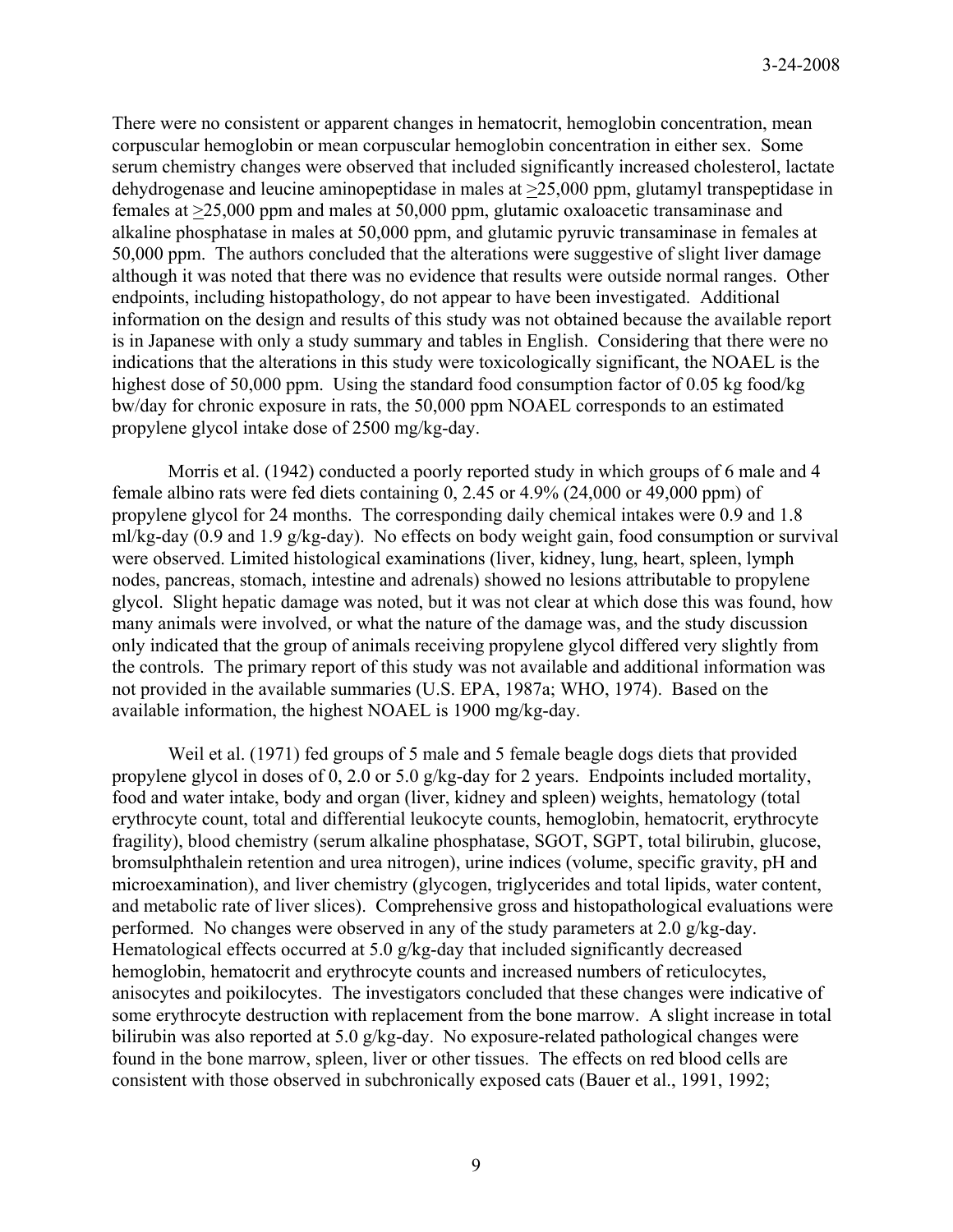Christopher et al., 1989; Weiss et al., 1990) and should be classified as adverse, indicating that this study identified a NOAEL and LOAEL of 2000 and 5000 mg/kg-day, respectively.

#### *Inhalation Systemic Toxicity*

Inhalation toxicity of propylene glycol was evaluated in groups of 19 male and 19 female Sprague-Dawley rats that were nose-only exposed to mean aerosol concentrations of 0.16, 1.01 or 2.18 mg/L (160, 1010 or 2180 mg/m<sup>3</sup>) for 6 hours/day, 5 days/week for 90 days (Suber et al., 1989). A fourth (control) group was cage-exposed to room air. The MMADs (mass median aerodynamic diameter) of the aerosol were less than 2.22 and 1.96  $\mu$ m for the medium and high concentration groups, respectively. The MMAD for the low concentration group was not obtainable, possibly due to evaporation caused by the large quantity of dilution air. No measurements were made of the particle size of the undiluted aerosol. The geometric standard deviations were 1.44 and 1.57 for the medium and high exposure groups, respectively. Endpoints included clinical signs, body weight, food consumption, respiratory physiology (respiratory rates and tidal volumes in 4 rats/group/sex on study days 7, 42 and 84), hematology (hematocrit, hemoglobin, red and white blood cell counts, mean red cell volume, mean red cell corpuscular hemoglobin, mean corpuscular hemoglobin concentration and platelets), serum chemistry (21 indices including urea nitrogen, total bilirubin and seven liver enzymes), organ weights (13 organs including lung, spleen, liver, kidneys and gonads), gross pathology and histopathology of the respiratory tract (nasal cavity, trachea, lungs and larynx). It is not indicated if histological examinations were performed on non-respiratory tissues.

Nasal hemorrhaging occurred in a high proportion of animals in all exposed groups  $( \geq 160 \text{ mg/m}^3)$  beginning during the second week of exposure and persisting throughout the study (Suber et al., 1989). The average incidences of nasal hemorrhaging in the control to high exposure groups from weeks 2-13 were  $\leq 1$ , 64, 74 and 75% in males and  $\leq 1$ , 14, 71 and 71% in females. The nasal hemorrhaging did not occur during non-exposure weekend periods and, in some cases, disappeared completely following a weekend recovery period. The initial two week delay in the appearance of nasal hemorrhaging suggested that propylene glycol acted as a dehydration agent on peripheral respiratory tissues. There were no significant changes in respiratory function (minute volume, tidal volume or respiratory rate) in any of the exposed groups (and respiratory rates within groups did not decrease as the animals became acclimatized to the nose-only exposure conditions), suggesting that the animals adapted to the exposures. No exposure-related gross pathological changes were observed in the respiratory tract although histological examinations showed thickening of the nasal cavity respiratory epithelium, with increases in the number of goblet cells and their mucin content, in both sexes at  $\geq 1010$  mg/m<sup>3</sup>. There were no histological changes in the trachea, lungs or larynx. Ocular discharge also occurred in all exposed groups with trends similar to the nasal hemorrhaging, with females having generally less ocular discharge than males. Incidences of ocular discharge in the control to high exposure groups were 5, 16, 40 and 40% in males and 8, 14, 28 and 35% in females. Other effects included significantly decreased food consumption and body weight gain in females beginning on days 43-64 at  $\geq 1010$  mg/m<sup>3</sup> (weight gain was reduced 5-7% in the high exposure group), decreased white blood cell count and lymphocyte numbers in females at >1010  $mg/m<sup>3</sup>$ , decreased mean corpuscular hemoglobin concentration in females at 2180 mg/m<sup>3</sup>, decreased serum sorbitol dehydrogenase in males at  $\geq 1010$  mg/m<sup>3</sup>, decreased gamma-glutamyl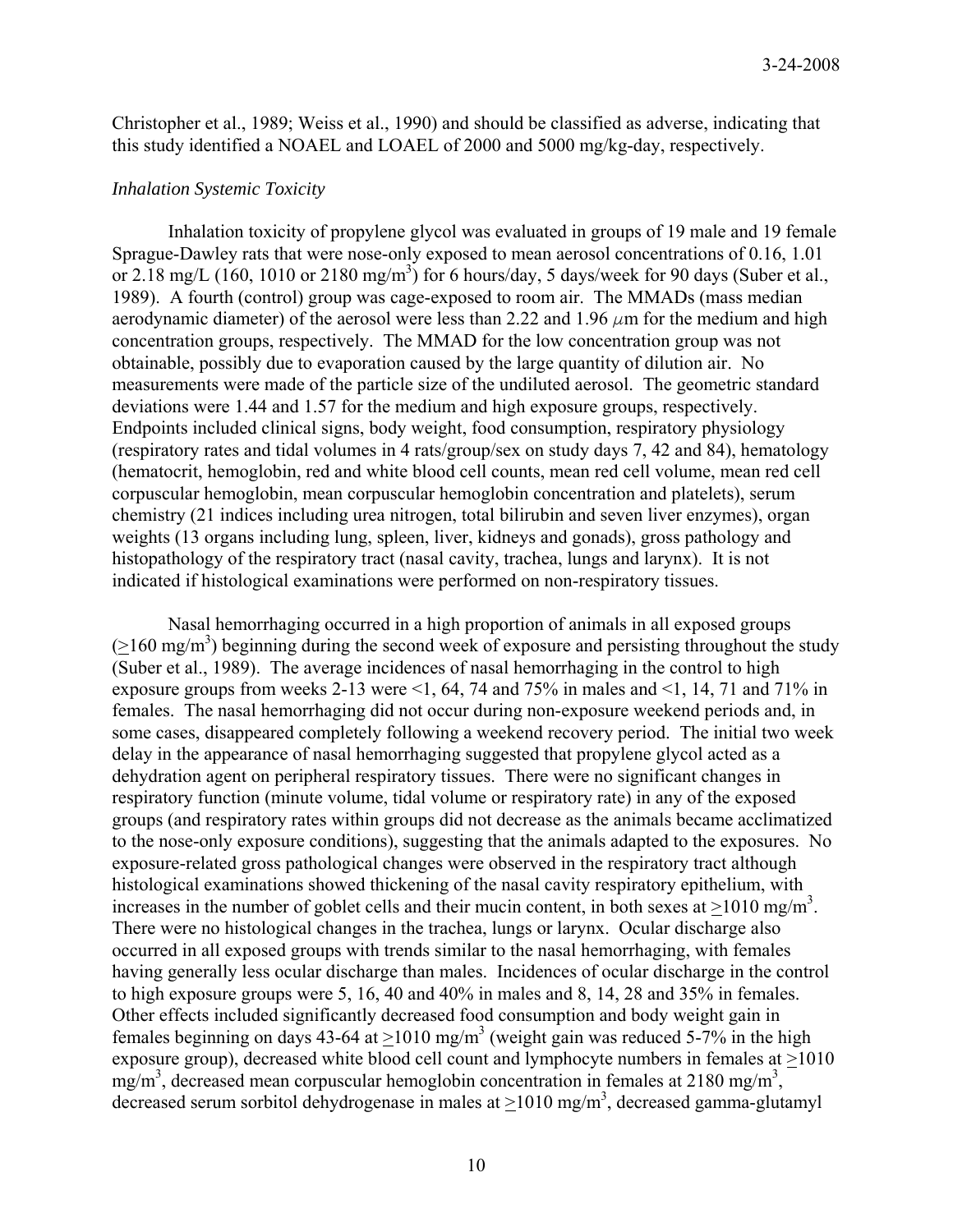transferase in males at 2180 mg/m<sup>3</sup>, and decreased absolute (but not relative) liver weight in males and kidney weight in both sexes at  $\geq 1010$  mg/m<sup>3</sup>. Although nasal hemorrhaging occurred at all levels of exposure, it is considered to be a minimally adverse effect because it did not affect respiratory function, did not cause histopathological changes in the nasal cavity and other parts of the respiratory tract, and was reversible upon cessation of exposure. A LOAEL of 160  $\text{mg/m}^3$  was established in this study. The duration adjusted LOAEL (LOAEL<sub>ADJ</sub>) is 28.6 mg/m<sup>3</sup>  $(160 \text{ mg/m}^3 \times 6/24 \times 5/7)$ . The LOAEL<sub>HEC</sub> of 8.6 mg/m<sup>3</sup> is obtained by multiplying the LOAEL<sub>ADJ</sub> by the RDDR of 0.3 for extrathoracic (ET) respiratory effects. The RDDR was calculated using the MMAD of 2.22 μm and geometric standard deviation (sigma g) of 1.44 reported for the middle dose level  $(1010 \text{ mg/m}^3)$  in the Suber et al. (1989) study. These values are similar to those reported for the high dose level  $(2180 \text{ mg/m}^3)$ , and were used to calculate the RDDR, as the MMAD and sigma g for the critical dose level  $(160 \text{ mg/m}^3)$  dose level were not obtained by the investigators.

 A continuous exposure inhalation study was conducted in which a group of 20 male and female white rats (numbers of each sex not specified) was exposed to a supersaturated atmosphere containing calculated concentrations of 0.17-0.35 mg/L (170-350 mg/m<sup>3</sup>) of propylene glycol vapor for up to 18 months (Robertson et al., 1947). A group of 10 unexposed animals was used as controls. The animals were allowed to breed during the study. An unexplainable  $\approx$  50% increase in body weight gain in the exposed males compared to controls during the first 12 months of the study was the only remarkable effect. Body weights of the females were not reported due to variations related to pregnancy and birth of young. There were no effects on general condition and conjunctival irritation was not observed. The treated rats bred as regularly and produced litters as large as did the controls. No differences were noted in general appearance and weight gain between pups of treated and control groups. Gross and histological examinations of the lungs, liver, kidneys and spleen, performed on 1-8 rats at monthly intervals from 3-18 months of exposure (38 and 39 total number of control and exposed rats, respectively), showed no exposure-related effects.

Groups of 14 or 15 rhesus monkeys of unspecified gender were continuously exposed to calculated propylene glycol vapor concentrations of 0.10-0.22 mg/L (100-220 mg/m<sup>3</sup>,  $\approx$  60% saturated air) or 0.23-0.35 mg/L (230-350 mg/m<sup>3</sup>, supersaturated air) for up to 13 months (Robertson et al., 1947). An unexposed control group contained 16 monkeys. The results in exposed monkeys were reported without specifying to which concentration they were exposed. Clinical condition, body weight, blood cell counts, hemoglobin level, urine concentrating ability (a measure of kidney function), microscopic appearance of the urine, and gross and histopathology (lungs, liver, kidneys, spleen, mesenteric lymph glands, adrenals, and sometimes stomach, intestines and testes) were evaluated in groups of 1-8 monkeys at monthly intervals from 1-13 months of exposure (16 and 29 total number of control and exposed monkeys, respectively). At autopsy, almost all of the control and exposed monkeys were infected with a parasitic nematode and a lung mite. Thirteen exposed and 10 control animals were sacrificed or died as a result of parasitism or infection, and comparison of the exposed and control groups was not possible beyond 5 months because of a small number of surviving control animals. No adverse effects attributable to propylene glycol exposure were observed.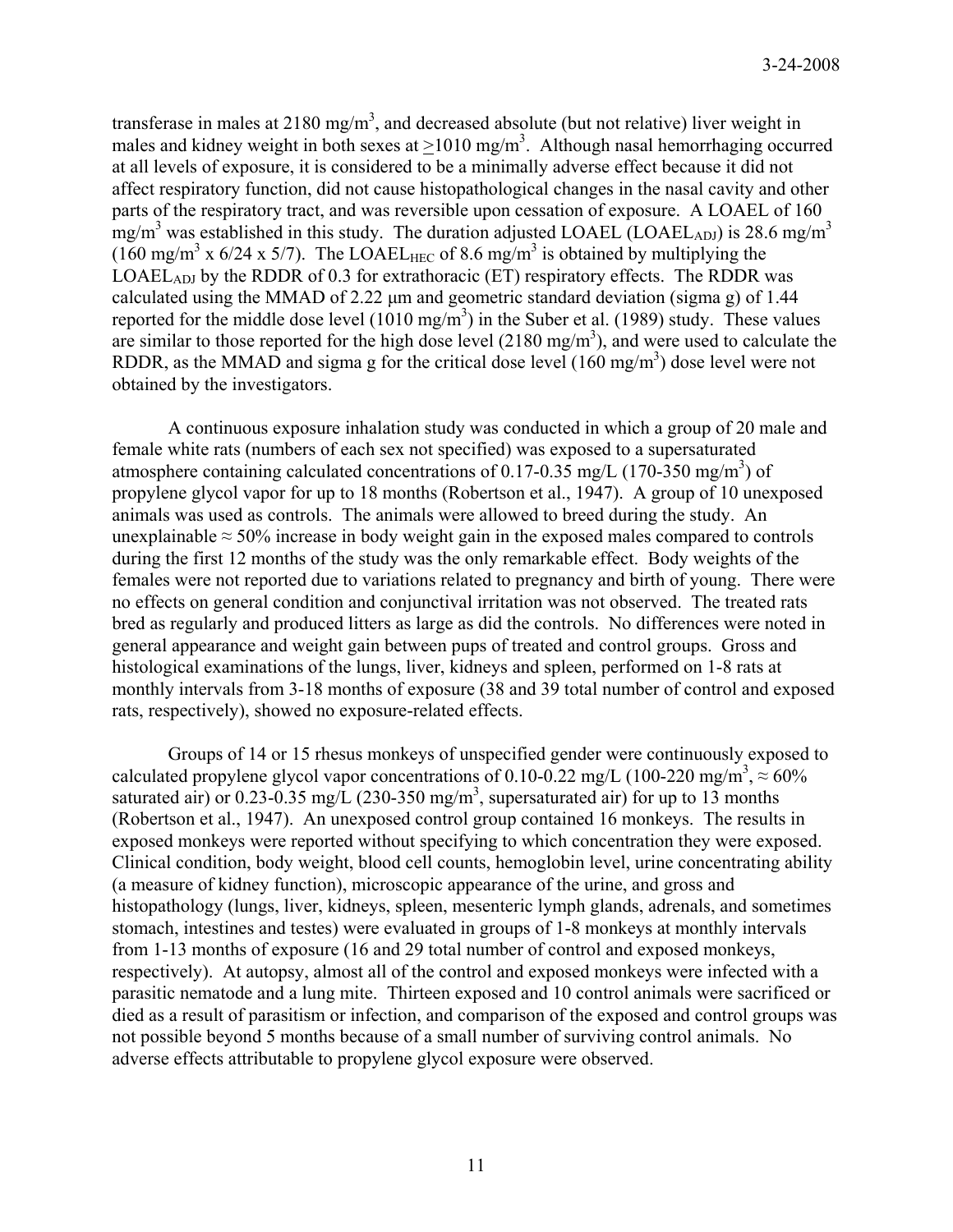Exposure methodology is a major limitation in the Robertson et al. (1947) inhalation studies that precludes identification of reliable effect levels. Several different methods were used in generating the test atmosphere. In the first method, an atomizer was used to generate the test atmosphere. In the second method, liquid propylene glycol was dropped onto a hot plate, resulting in extensive decomposition of the compound in the vapor. In the third method, a vaporizer was used to supersaturate the test atmosphere, which created condensations of propylene glycol droplets, so that the animals were exposed to both an aerosol and a vapor. The study indicated that all three methods were used during the course of the rat and monkey experiments, but the amount of time each method was used and the precise concentration of propylene glycol generated by each method were not reported.

## *Reproductive and Developmental Toxicity*

Reproductive toxicity of propylene glycol was evaluated in Swiss CD-l mice using the Reproductive Assessment by Continuous Breeding (RACB) protocol (Lamb et al., 1997; NTP, 1985). Propylene glycol was provided in drinking water at concentrations of 0, 1.0, 2.5 and 5.0%, which yielded reported chemical intake estimates of 0, 1.82, 4.80 and 10.1 g/kg-day, respectively. Twenty male and 20 female mice per exposure level were exposed during a l-week pre-cohabitation period and a subsequently for 14 weeks as breeding pairs. Offspring produced during the cohabitation period were examined, sexed, weighed, and killed to allow continuous mating of the parental generation. Males and females were separated at the end of the cohabitation period and the females were allowed to deliver and raise the last litter to weaning. Propylene glycol had no adverse effects on any measure of reproduction, including number of litters, litter size, pup weight and sex ratio. The study protocol did not call for necropsies on the  $F_0$  mice in the absence of a fertility effect. Evaluation of the second generation, which was limited to the control and high-exposure groups, showed no effect on the reproductive capacity of the  $F_1$  mice (no chemical-related effects on mating, fertility, or number, weight or viability of the  $F_2$  offspring). Necropsies of the  $F_1$  mice showed no effect on body or organ weights or serum total calcium levels in either sex, no change in sperm endpoints, and no change in estrous cycle parameters. In conclusion, this two-generation study found no effects on fertility and reproduction in mice at any dose level, indicating that the highest NOEL is 10.1 g/kg-day (10,100 mg/kg-day).

No adverse effects on fertility were observed in the Robertson et al. (1947) chronic inhalation toxicity study in rats. As summarized above, a group of 20 male and female rats were continuously exposed to a supersaturated atmosphere calculated to contain 0.17-0.35 mg/L (170-  $350 \text{ mg/m}^3$ ) of propylene glycol vapor for up to 18 months and allowed to breed during the study (Robertson et al., 1947). The exposed rats bred as regularly and produced litters as large as the control group.

A limited amount of information is available on the developmental toxicity of propylene glycol in mice and rabbits. In a teratology screening test, groups of 40 pregnant female Swiss mice were administered 0 or 10,000 mg/kg-day doses of propylene glycol by gavage on gestation days 8-12 (Chernoff and Kavlock, 1982; Kavlock et al., 1987). Evaluations were essentially limited to pregnancy percent, fetal viability (death and resorption percentages), and perinatal effects (survival and body weight on postnatal days 1 and 3). Uterine examinations for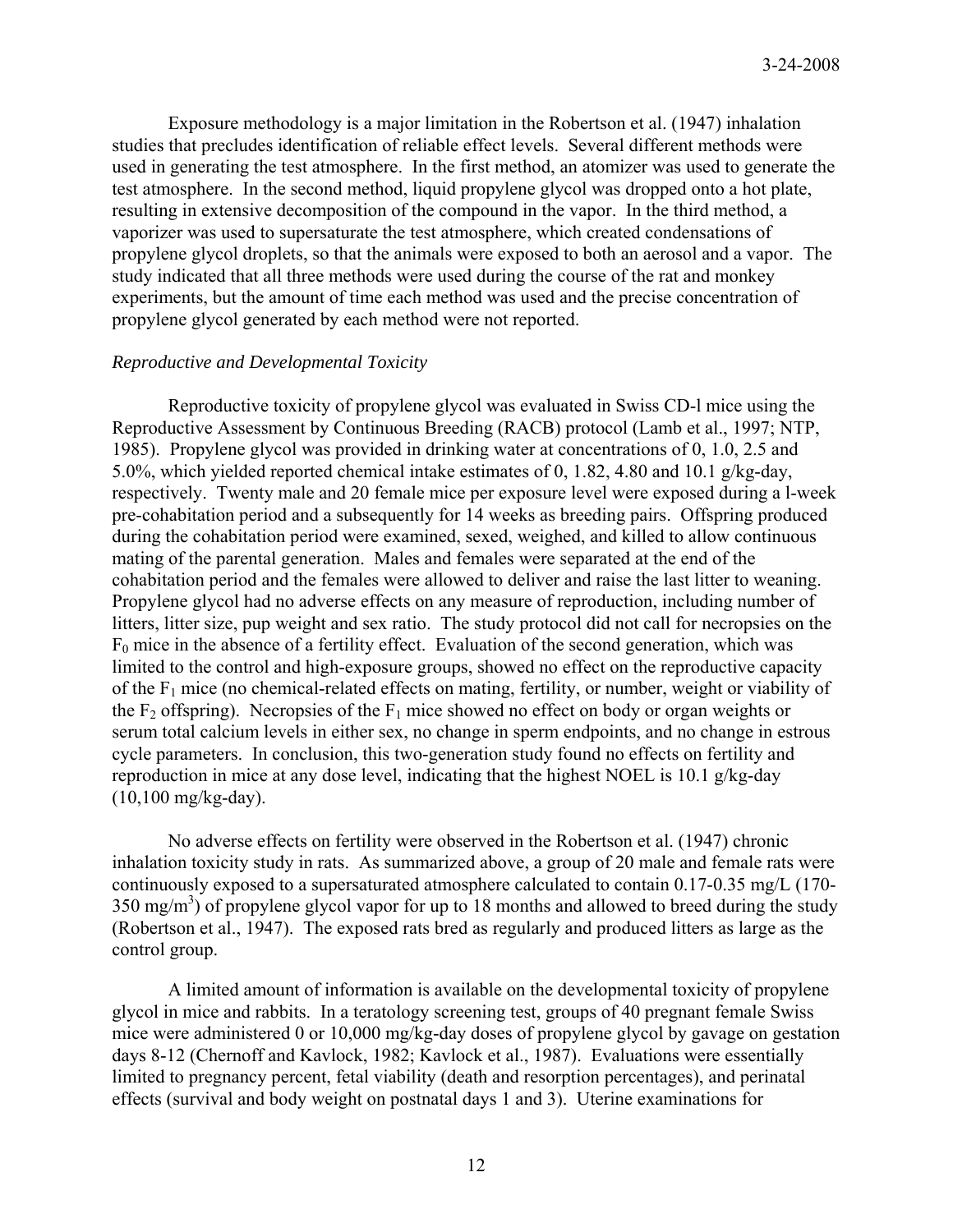implantation sites were performed on dams that had not given birth by postnatal day 3. No fetal teratological examinations were performed and postnatal necropsies were limited to pups that died. There were no effects of treatment on any of the studied endpoints, suggesting that 10,000 mg/kg-day may be a NOEL for developmental toxicity in mice.

A summary of the control group data from a rabbit developmental toxicity study in which propylene glycol was used as the vehicle for another chemical has been reported (Frieling et al., 2000). Eighteen female New Zealand white rabbits of the vehicle control group were administered 5 ml/kg-day (5.2 g/kg-day) of propylene glycol by gavage on days 8-18 of gestation. The dams were killed on gestation day 28 and subjected to uterine, ovarian and fetal examinations. Viable fetuses were examined for changes in the viscera (all fetuses), head (approximately half of the fetuses) and skeleton (remaining fetuses). Maternal effects were observed that included increased respiration rate, body weight stasis, markedly reduced food intake and three deaths. Comparison with laboratory background control data showed increased post-implantation loss (mainly embryonic resorptions), decreased fetal weight and markedly increased fetal abnormalities, including cardiovascular malformations, pelvic kidneys, digital defects and vertebral abnormalities (particularly of the caudal region). A second study was conducted to verify the above findings by using the same protocol but with propylene glycol from a different source (to control for possible contaminant effects) and a negative control group (Frieling et al., 2000). Fourteen rabbits were administered the same dose level of propylene glycol and 7 rabbits received an equivalent amount of distilled water as the negative control. The propylene glycol treated dams showed maternal and developmental effects similar to those in the first study, whereas findings in the water-treated rabbits were similar to the laboratory background control data. The available summary (abstract only) of the two studies provides no quantitative data (magnitude or incidence of effects) or additional relevant information on the results. The available information suggests that 5.2 g/kg-day is a FEL for maternal and developmental toxicity in rabbits. Without a full published report, however, the findings cannot be verified and the study cannot be used as the basis for a provisional RfD.

### *Carcinogenicity and Genotoxicity*

There is no evidence that propylene glycol is carcinogenic in rats and dogs based on results of histological examinations in the chronic oral toxicity studies summarized above (Gaunt et al., 1972; Hanzlik et al., 1939; Morris et al., 1942; Okumura et al., 1986; Weil et al., 1971). In particular, no exposure-related neoplasms were observed in the well-designed study of Gaunt et al. (1972), in which groups of 30 male and 30 female Charles River CD rats were fed diets that provided mean daily propylene glycol doses of approximately 0.2, 0.4, 0.9 and 1.7 g/kg in males and 0.3, 0.5, 1.0 and 2.1 g/kg in females. The most numerous tumors included mammary fibroadenomas, pituitary adenomas and subcutaneous fibrosarcomas, but incidences were similar in treated and control groups and consistent with those expected in aging rats.

Propylene glycol was administered to rats and mice as a vehicle control in several carcinogenicity studies that were reviewed by Miller (1979) and summarized by U.S. EPA (1987a). These studies found no increase in tumor incidence following repeated exposure to propylene glycol by subcutaneous injection or topical application to the oral mucosa for >8 months. Twice weekly 0.02 ml (0.02 mg) dermal applications of 10, 50 or 100% solutions of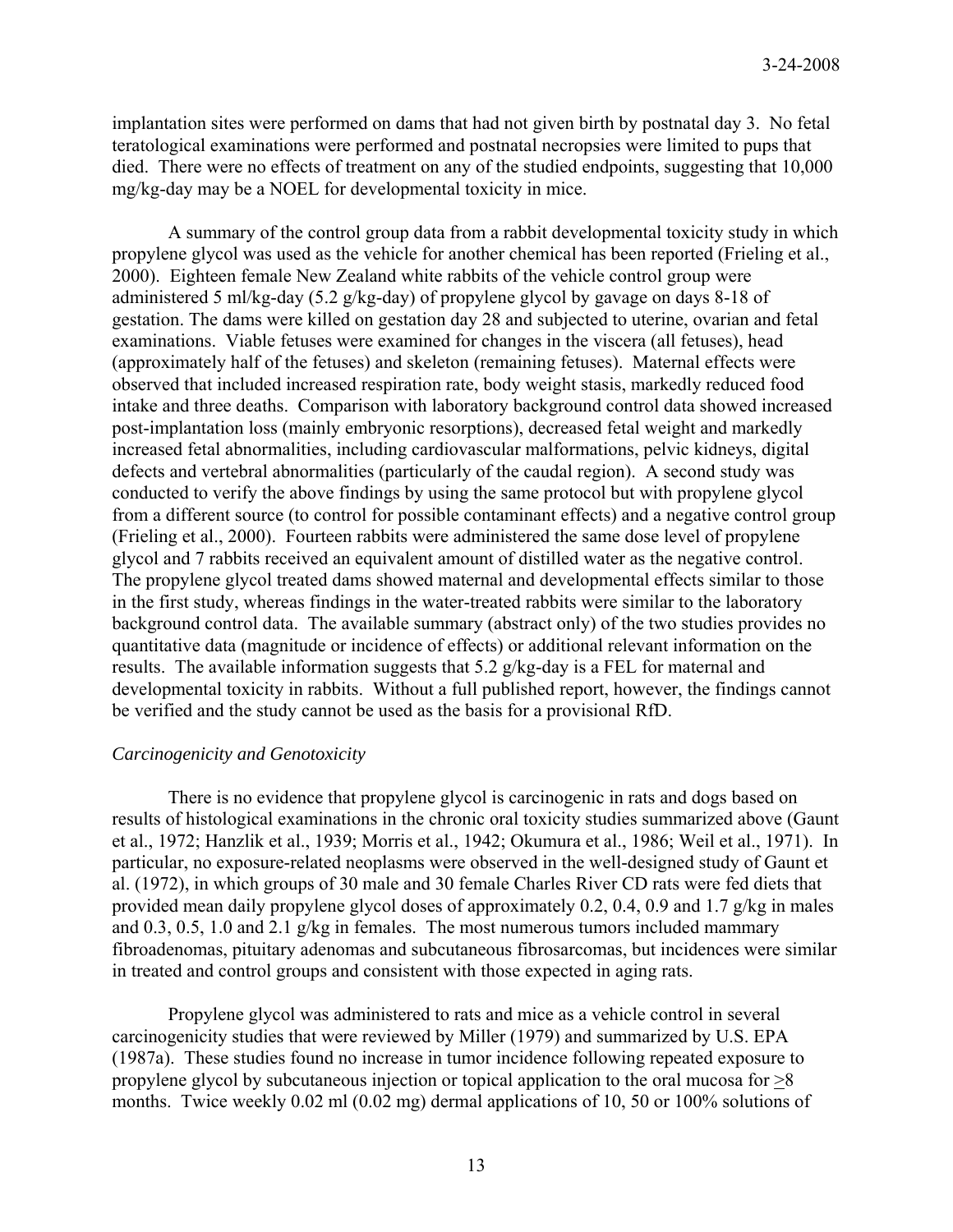propylene glycol to shaved skin did not induce skin or other tumors in groups of 50 female Swiss mice after lifetime treatment (Stenback and Shubik, 1974).

The preponderance of available evidence indicates that propylene glycol is not genotoxic (ATSDR, 1997; U.S. EPA, 1987a). Negative results were obtained when propylene glycol was tested for genetic activity in *in vitro* microbial assays with *Salmonella typhimurium* (various strains) and *Saccharomyces cerevisiae* D4 with and without metabolic activation (Clark et al., 1979; Litton Bionetics Inc., 1976; Pfeiffer and Dunkelberg, 1980), genetic activity in mouse host-mediated assays with *Salmonella typhimurium* TA1530 (results were weakly or questionably positive with *S. typhimurium* G46 and equivocal with S*accharomyces cerevisiae* D3) (Litton Bionetics Inc., 1976), chromosomal aberrations in human fibroblasts and Chinese hamster cells *in vitro* (Abe and Sasaki, 1982; Swenberg et al., 1976), chromosomal damage in rat somatic cells *in vivo* (Litton Bionetics Inc., 1976), and dominant lethal mutations in rats (Litton Bionetics Inc., 1976).

## *Toxicokinetics and Mode of Action*

 The mechanism by which propylene glycol induces erythrocyte injury is suspected to involve oxidation of external sulfhydryl groups on the hemoglobin molecule, which results in structural changes in the hemoglobin, collapse of the molecule and aggregation into Heinz bodies (Bauer et al., 1991, 1992; Christopher et al., 1989; Weiss et al., 1990). Cat hemoglobin is unique in that is contains eight reactive sulfhydryl groups per molecule, which is more than the two to four normally found in other mammalian species, including rat, mouse, rabbit, dog, sheep, horse, ox and human (Taketa et al., 1967). Cats may be more susceptible to Heinz body formation than humans due to their higher number of reactive sulfhydryl groups per hemoglobin molecule (Christopher et al., 1989; Weiss et al., 1990), although some findings suggest that cat hemoglobin is less readily oxidized than human hemoglobin (Harvey and Kaneko, 1977). Heinz body induction is a toxicological concern because it can lead to increased RBC destruction and possible anemia. However, there were no biologically significant changes in RBC counts, hematocrit and hemoglobin values in the cat studies, indicating that hemolysis was not clinically evident. The lack of overt hemolysis and anemia in the presence of elevated numbers of Heinz body-laden erythrocytes is likely due to the unique nonsinusal histology of the cat spleen and is not expected to be the case in other species (Bauer et al., 1991; Blue and Weiss, 1981; Weiss et al., 1990). Cats have large pores in the splenic pulp venules which allow Heinz body-containing RBCs to flow unimpeded without deforming, thus preventing the cat spleen from effectively sequestering affected erythrocytes and allowing them to circulate for prolonged periods. In other species, affected erythrocytes are sequestered in the spleen and Heinz bodies are mechanically removed from the cells ("pitted out") as they pass through small interendothelial slits, a process that damages membrane components and contributes to hemolysis. The inability of cat spleen to remove intracellular granules from circulating erythrocytes is shown by the finding that Heinz bodies disappear from blood no faster in cats with spleens than in splenectomized cats (Jain, 1973). Consequently, the lack of observed Heinz bodies in other species is likely attributable to rapid removal of affected RBCs by the spleen, rather than resistance to Heinz body formation, and even a low numbers of Heinz bodies may cause overt hemolysis in species other than the cat (Bauer et al., 1991; Weiss et al., 1990). The major elimination pathway for PG in most mammals (including humans) is via glucuronidation in the liver and subsequent elimination in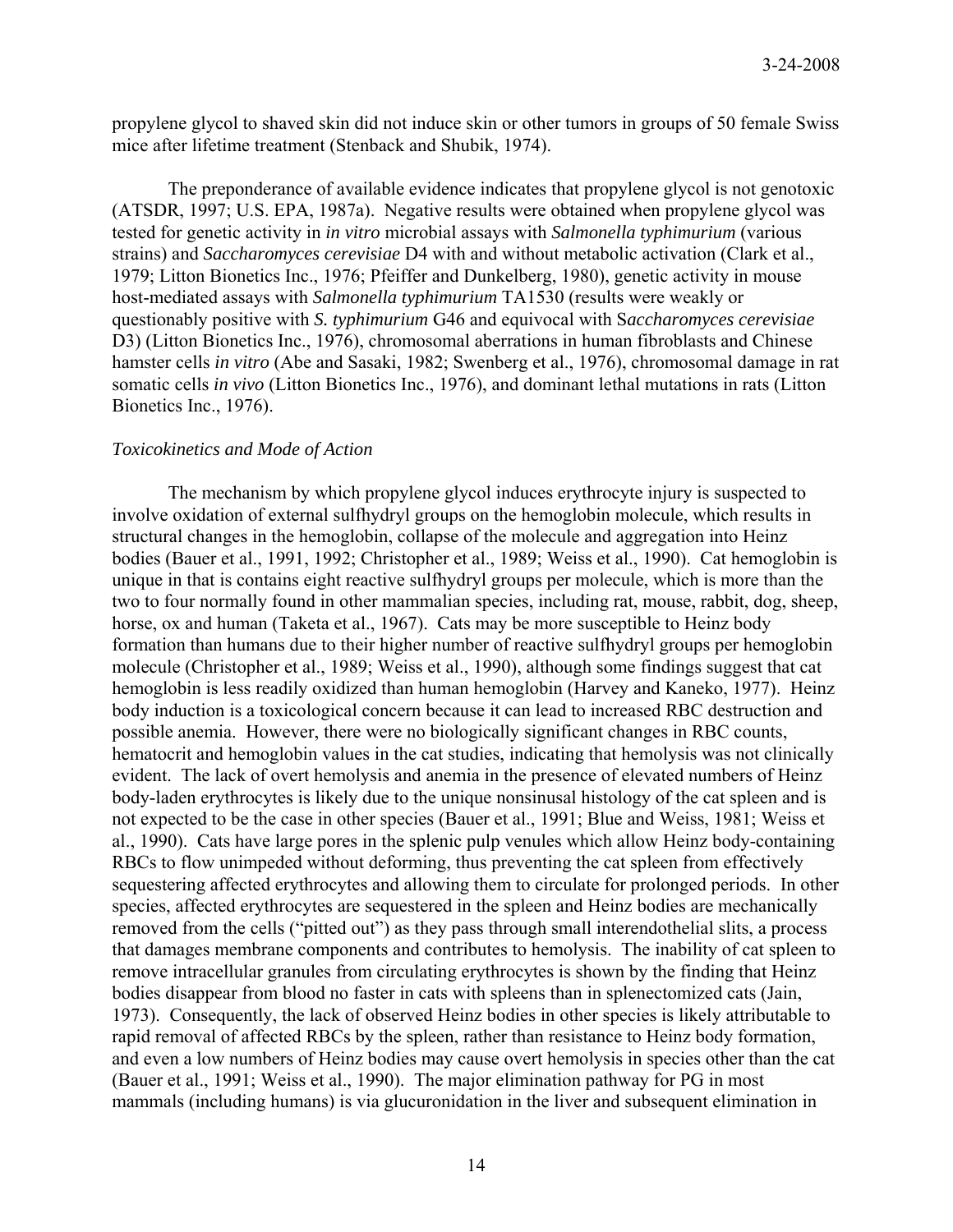the urine. LaKind et al. (1999) conclude that "…while cats were the most sensitive species tested, they are not viewed as being the most predictive of human response to PG." Unmetabolized PG is poorly removed from the blood stream by the kidneys. Cats are deficient in their ability to glucuronidate, resulting in an accumulation of circulating PG, with a corresponding increase in Heinz body formation and eventual RBC damage.

## **DERIVATION OF PROVISIONAL SUBCHRONIC AND CHRONIC ORAL RfD VALUES FOR PROPYLENE GLYCOL**

 Table 1 presents a summary of the oral-exposure toxicity studies for PG, listed in groups by type of study, generally in order of most sensitive to least sensitive. Some studies described previously are not listed explicitly because, either the LOAELs are higher than the representative LOAEL listed for the respective species, duration and endpoint (i.e.., the short-term cat hematological studies), or because LOAELs were not established and the NOAELs were reported as a range in the secondary references only for a group of studies (i.e., subchronic rat drinking water studies).

 Referring to Table 1, hematological changes were found in cats (Bauer et al., 1991, 1992; Christopher et al., 1989; Weiss et al., 1990), dogs (Weil et al., 1971) and rats (Vaille et al., 1971). Kidney pathology was observed in rats exposed to 11 g/kg-day in the diet for 20 weeks (Guerrant et al., 1947). A two-generation reproduction study found no effects on fertility or reproduction in mice exposed to dietary doses as high as 10 g/kg-day (Lamb et al., 1997; NTP, 1985). Developmental toxicity, but with concurrent maternal toxicity, as shown by increased post-implantation loss, decreased fetal weight and increased fetal abnormalities, including cardiovascular malformations, pelvic kidneys, digital defects, and vertebral abnormalities, was reported in an abstract of a study of rabbits that were exposed by gavage to 5.2 g/kg-day for 10 days during gestation (Frieling et al., 2000). As this study was not published subsequently and details were lacking, it is not considered further as the basis for a p-RfD.

 The data suggest that hematological endpoints comprise the critical effect. These effect levels are most appropriately classified as minimally adverse due to the lack of overt hemolysis and anemia, with the lowest LOAEL at 1400 mg/kg-day in adult cats (Bauer et al., 1991). Red blood cell counts were significantly reduced in rats that were exposed to 5.2 g/kg-day for 5 weeks (Vaille et al., 1971), although there were no adverse changes in red cell counts, hemoglobin levels, packed cell volume and/or reticulocyte counts in rats exposed to >5.5 g/kgday for 15-20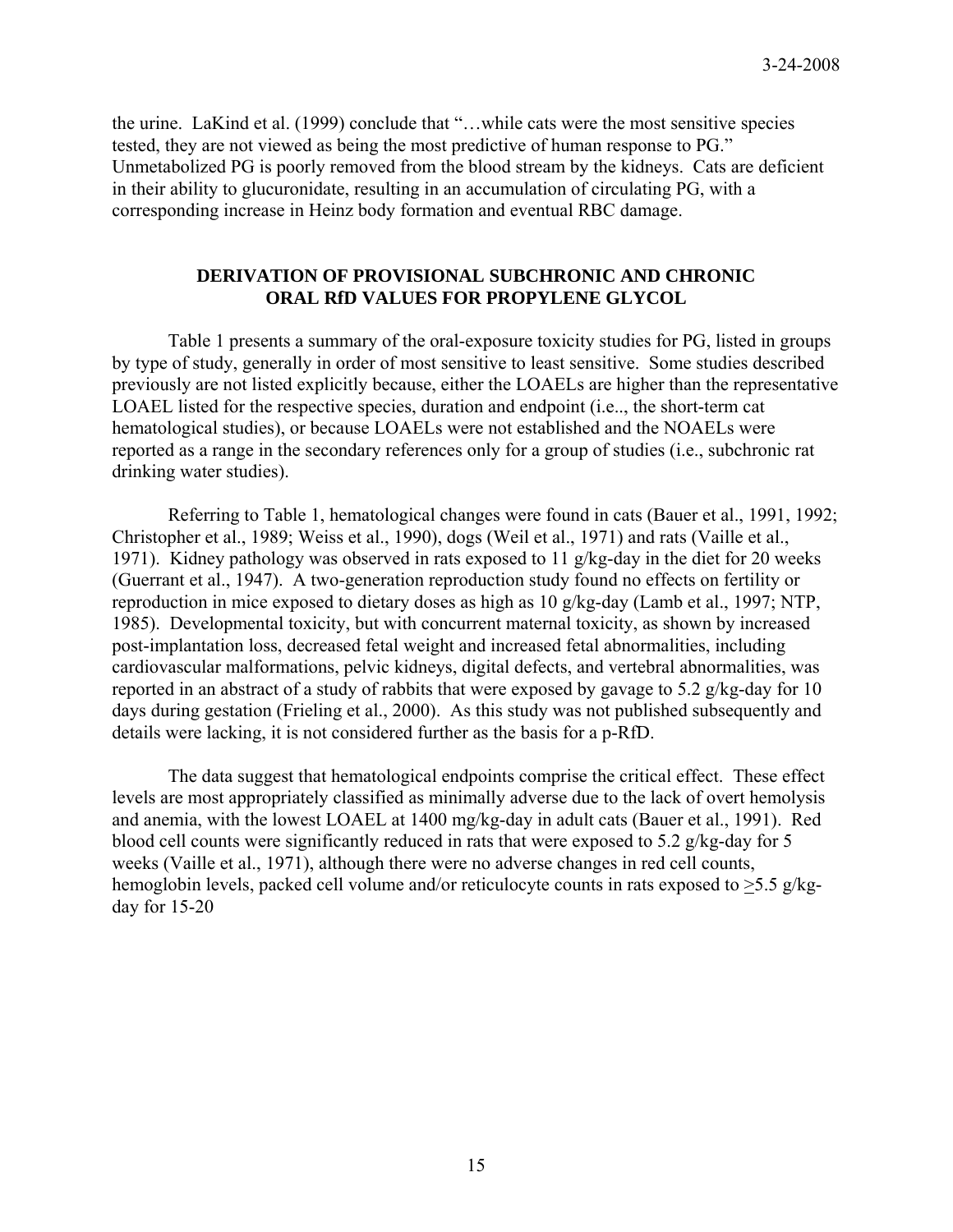| Table 1. Summary of Oral-Exposure Studies for Propylene Glycol |                                                                                                                                                                                                                                                                                               |                                                                                                              |                                                                                                   |                                                                                                                                                                                                                                                                                            |  |  |  |
|----------------------------------------------------------------|-----------------------------------------------------------------------------------------------------------------------------------------------------------------------------------------------------------------------------------------------------------------------------------------------|--------------------------------------------------------------------------------------------------------------|---------------------------------------------------------------------------------------------------|--------------------------------------------------------------------------------------------------------------------------------------------------------------------------------------------------------------------------------------------------------------------------------------------|--|--|--|
| Duration                                                       |                                                                                                                                                                                                                                                                                               |                                                                                                              |                                                                                                   |                                                                                                                                                                                                                                                                                            |  |  |  |
| (vehicle)                                                      | NOAEL <sup>a</sup>                                                                                                                                                                                                                                                                            | LOAEL <sup>a</sup>                                                                                           | Effects                                                                                           | Citation                                                                                                                                                                                                                                                                                   |  |  |  |
| <b>Species</b>                                                 |                                                                                                                                                                                                                                                                                               |                                                                                                              |                                                                                                   |                                                                                                                                                                                                                                                                                            |  |  |  |
| 12 weeks                                                       | none                                                                                                                                                                                                                                                                                          | $1,400-$                                                                                                     | hematological                                                                                     | Bauer et al., 1991; others                                                                                                                                                                                                                                                                 |  |  |  |
| (food)                                                         |                                                                                                                                                                                                                                                                                               | 1,700                                                                                                        |                                                                                                   |                                                                                                                                                                                                                                                                                            |  |  |  |
|                                                                |                                                                                                                                                                                                                                                                                               |                                                                                                              |                                                                                                   |                                                                                                                                                                                                                                                                                            |  |  |  |
|                                                                | none                                                                                                                                                                                                                                                                                          |                                                                                                              |                                                                                                   | Vaille et al., 1971                                                                                                                                                                                                                                                                        |  |  |  |
|                                                                |                                                                                                                                                                                                                                                                                               |                                                                                                              |                                                                                                   |                                                                                                                                                                                                                                                                                            |  |  |  |
|                                                                |                                                                                                                                                                                                                                                                                               |                                                                                                              |                                                                                                   | Guerrant et al., 1947                                                                                                                                                                                                                                                                      |  |  |  |
|                                                                |                                                                                                                                                                                                                                                                                               |                                                                                                              |                                                                                                   |                                                                                                                                                                                                                                                                                            |  |  |  |
|                                                                |                                                                                                                                                                                                                                                                                               |                                                                                                              |                                                                                                   | Vaille et al., 1971                                                                                                                                                                                                                                                                        |  |  |  |
|                                                                |                                                                                                                                                                                                                                                                                               |                                                                                                              |                                                                                                   |                                                                                                                                                                                                                                                                                            |  |  |  |
|                                                                |                                                                                                                                                                                                                                                                                               |                                                                                                              |                                                                                                   | Van Winkle & Newman,<br>1941                                                                                                                                                                                                                                                               |  |  |  |
|                                                                |                                                                                                                                                                                                                                                                                               |                                                                                                              |                                                                                                   |                                                                                                                                                                                                                                                                                            |  |  |  |
|                                                                |                                                                                                                                                                                                                                                                                               |                                                                                                              |                                                                                                   | Gaunt et al., 1972                                                                                                                                                                                                                                                                         |  |  |  |
|                                                                |                                                                                                                                                                                                                                                                                               |                                                                                                              |                                                                                                   | Braun & Cartland., 1936                                                                                                                                                                                                                                                                    |  |  |  |
|                                                                |                                                                                                                                                                                                                                                                                               |                                                                                                              |                                                                                                   |                                                                                                                                                                                                                                                                                            |  |  |  |
|                                                                |                                                                                                                                                                                                                                                                                               |                                                                                                              |                                                                                                   | Auerbach Associates,                                                                                                                                                                                                                                                                       |  |  |  |
|                                                                | 16,000                                                                                                                                                                                                                                                                                        |                                                                                                              |                                                                                                   | 1977; other                                                                                                                                                                                                                                                                                |  |  |  |
| <b>Chronic Studies</b>                                         |                                                                                                                                                                                                                                                                                               |                                                                                                              |                                                                                                   |                                                                                                                                                                                                                                                                                            |  |  |  |
| 2 years                                                        | none                                                                                                                                                                                                                                                                                          | 6,050                                                                                                        | decreased weight gain                                                                             | Hanzlick et al., 1939                                                                                                                                                                                                                                                                      |  |  |  |
| (food)                                                         |                                                                                                                                                                                                                                                                                               |                                                                                                              |                                                                                                   |                                                                                                                                                                                                                                                                                            |  |  |  |
| 2 years                                                        | 1,900                                                                                                                                                                                                                                                                                         | none                                                                                                         | none                                                                                              | Morris et al., 1942                                                                                                                                                                                                                                                                        |  |  |  |
| (food)                                                         |                                                                                                                                                                                                                                                                                               |                                                                                                              |                                                                                                   |                                                                                                                                                                                                                                                                                            |  |  |  |
| 2 years                                                        |                                                                                                                                                                                                                                                                                               |                                                                                                              |                                                                                                   | Weil et al., 1971                                                                                                                                                                                                                                                                          |  |  |  |
|                                                                |                                                                                                                                                                                                                                                                                               |                                                                                                              |                                                                                                   |                                                                                                                                                                                                                                                                                            |  |  |  |
|                                                                |                                                                                                                                                                                                                                                                                               | none                                                                                                         | none                                                                                              | Gaunt et al., 1972                                                                                                                                                                                                                                                                         |  |  |  |
|                                                                |                                                                                                                                                                                                                                                                                               |                                                                                                              |                                                                                                   |                                                                                                                                                                                                                                                                                            |  |  |  |
|                                                                |                                                                                                                                                                                                                                                                                               |                                                                                                              |                                                                                                   | Okumura et al., 1986                                                                                                                                                                                                                                                                       |  |  |  |
| (food)                                                         |                                                                                                                                                                                                                                                                                               |                                                                                                              |                                                                                                   |                                                                                                                                                                                                                                                                                            |  |  |  |
|                                                                |                                                                                                                                                                                                                                                                                               |                                                                                                              |                                                                                                   |                                                                                                                                                                                                                                                                                            |  |  |  |
|                                                                |                                                                                                                                                                                                                                                                                               |                                                                                                              |                                                                                                   | Frieling et al., 2000<br>(abstract only)                                                                                                                                                                                                                                                   |  |  |  |
|                                                                |                                                                                                                                                                                                                                                                                               |                                                                                                              |                                                                                                   | Kavlock et al., 1987                                                                                                                                                                                                                                                                       |  |  |  |
|                                                                |                                                                                                                                                                                                                                                                                               |                                                                                                              |                                                                                                   |                                                                                                                                                                                                                                                                                            |  |  |  |
|                                                                |                                                                                                                                                                                                                                                                                               |                                                                                                              |                                                                                                   | Lamb et al., 1997                                                                                                                                                                                                                                                                          |  |  |  |
| (food)                                                         |                                                                                                                                                                                                                                                                                               |                                                                                                              |                                                                                                   |                                                                                                                                                                                                                                                                                            |  |  |  |
|                                                                | 5 weeks<br>(water)<br>20 weeks<br>(food)<br>8 weeks<br>(water)<br>$5 - 9$ mo<br>(water)<br>15 weeks<br>(food)<br>50 days<br>(gavage)<br>subchronic<br>(water)<br>(food)<br>2 years<br>(food)<br>2 years<br>GD $8-18^b$<br>(gavage)<br>GD 8-12 $^{\rm b}$<br>(gavage)<br>$2-g$ repro $\degree$ | 6,600<br>5,000<br>5,300<br>5,500<br>8,300<br>$1,600-$<br>2,000<br>2,100<br>2,500<br>none<br>10,000<br>10,100 | 5,200<br>11,000<br>none<br>none<br>none<br>none<br>none<br>5,000<br>none<br>5,200<br>none<br>none | <b>Short-term and Subchronic Studies</b><br>hematological,<br>hyperglycemia<br>kidney pathology<br>hyperglycemia<br>none<br>none<br>none<br>none<br>hematological<br>none<br><b>Developmental and Reproduction Studies</b><br>developmental/maternal<br>toxicity/mortality<br>none<br>none |  |  |  |

 $a$ <sup>a</sup> mg/kg-day

<sup>b</sup> developmental study; exposure on days of gestation indicated

<sup>c</sup> 2-generation reproduction study; equivalent to developmental and subchronic exposure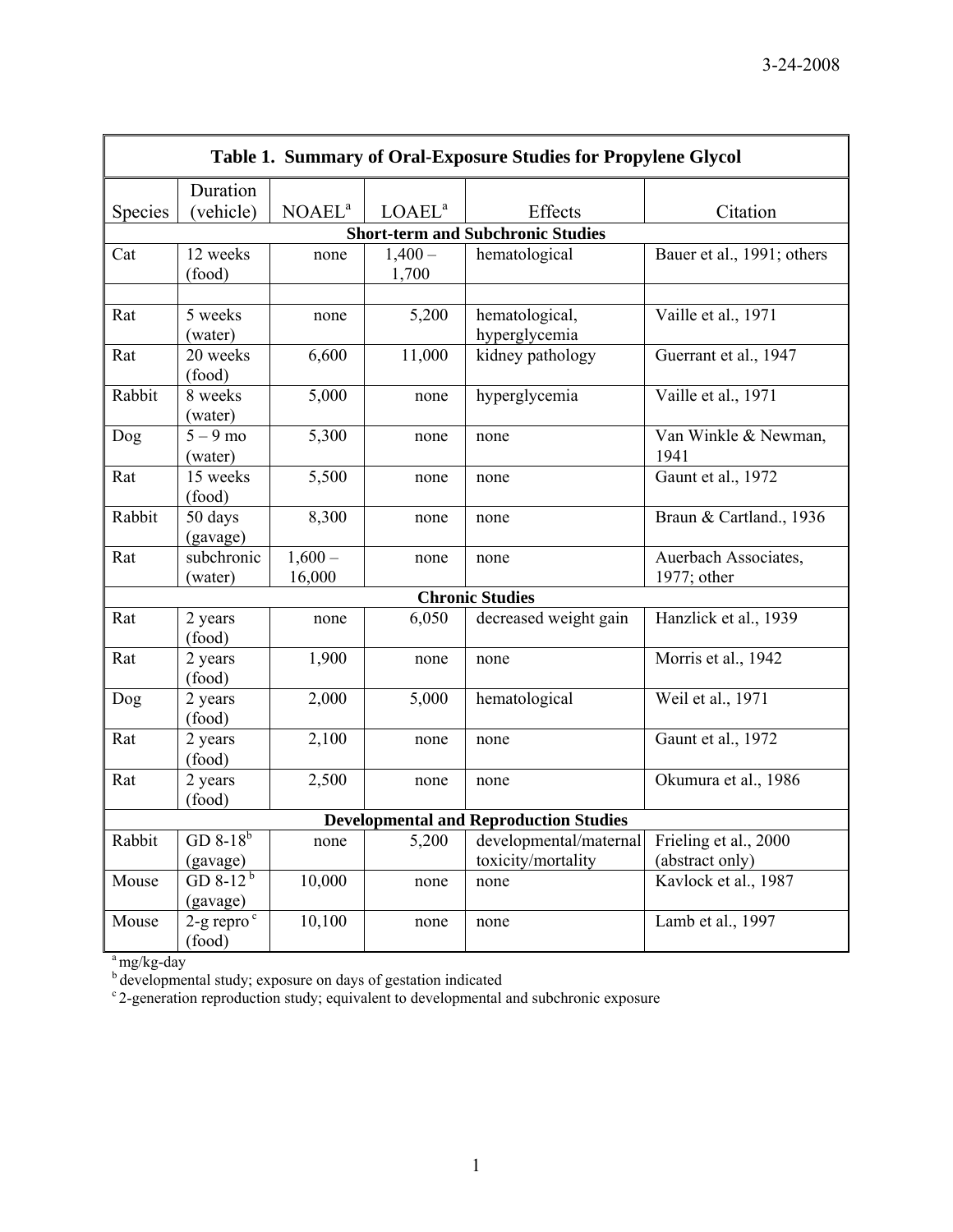weeks or  $\geq$ 2.1 g/kg-day for 2 years (Gaunt et al., 1972; Guerrant et al., 1947; Okumura et al., 1986). Dogs that were fed 5 g/kg-day for 2 years had changes suggestive of hemolytic anemia (decreased erythrocyte counts, hematocrit and hemoglobin values with increased anisocyte, poikilocyte and reticulocyte counts), although no effects were seen at 2.0 g/kg-day (Weil et al., 1971). Doses as low as 1.4 g/kg-day (for 12 weeks), induced Heinz bodies and related hematologic alterations in cats (Bauer et al., 1991; Christopher et al., 1989; Weiss et al., 1990). Because of the differences in hemoglobin structure and PG metabolism between cats and humans, resulting in a higher sensitivtiy to hematological effects in cats, the cat studies are not considered further as the basis for a p-RfD. As both the cat hematological LOAEL and the rabbit developmental toxicity LOAEL (Frieling et al., 2000) are rejected for consideration, the next lowest LOAEL is 5200 mg/kg-day (5 week exposure) for reduced RBC counts and hyperglycemia in rats (Vaille et al., 1971). RBC counts were decreased by 7% and 10% in the low and high dose (10 g/kg-day) groups, respectively. Although minimal, the result is consistent with hematological effects observed in other cats and dogs. Blood sugar was increased by 39% and 78% in the low and high dose groups, respectively. Together, the reduced RBC counts and hyperglycemia are considered to be adverse, but minimally so, establishing a minimal LOAEL of 5200 mg/kg-day. A NOAEL was not identified.

A **subchronic p-RfD of 20 (2E+1) mg/kg-day** is derived by applying to the rat 5-week LOAEL of 5200 mg/kg-day for reduced RBC counts and hyperglycemia (Vaille et al., 1971) an uncertainty factor of 300, which includes factors of 3 for estimating a NOAEL from a minimal LOAEL (UF<sub>L</sub>), 10 for interspecies extrapolation (UF<sub>A</sub>) and 10 to account for variation in human sensitivity ( $UF_H$ ). Multiple chronic and subchronic studies in several species are available. In addition, developmental and two-generation reproductive toxicity studies are available, therefore, a database uncertainty factor was not considered necessary.

> subchronic  $p-RfD = LOAEL / UF$  $= 5200$  mg/kg-day / 300  $= 17$  mg/kg-day (rounded to 20 or 2E+1 mg/kg-day)

 The **chronic p-RfD of 20 (2E+1) mg/kg-day** is derived identically, as the shorter-term rat study defines the lowest LOAEL. A subchronic-to-chronic uncertainty factor (UFs) is not needed, as the chronic studies in rats and dogs do not show adverse effects at lower doses.

> $p-RfD = LOAEL / UF$  $= 5200$  mg/kg-day / 300  $= 17$  mg/kg-day (rounded to 20 or 2E+1 mg/kg-day)

 Confidence in the principal study is low. Higher study confidence is precluded by the small numbers of animals tested, lack of a NOAEL, and minimal data reporting. Confidence in the database is medium because, although there are no indications of health effects in humans in the range of the p-RfD and there are a lot of animal studies, many of them are very old and poorly reported, and information on developmental toxicity is minimally reported. On the other hand, the critical hematological effects do not appear to become more severe after chronic exposure. The one (abstract) report of developmental and severe maternal toxicity at the same LOAEL established for the point of departure (POD) was not validated by subsequent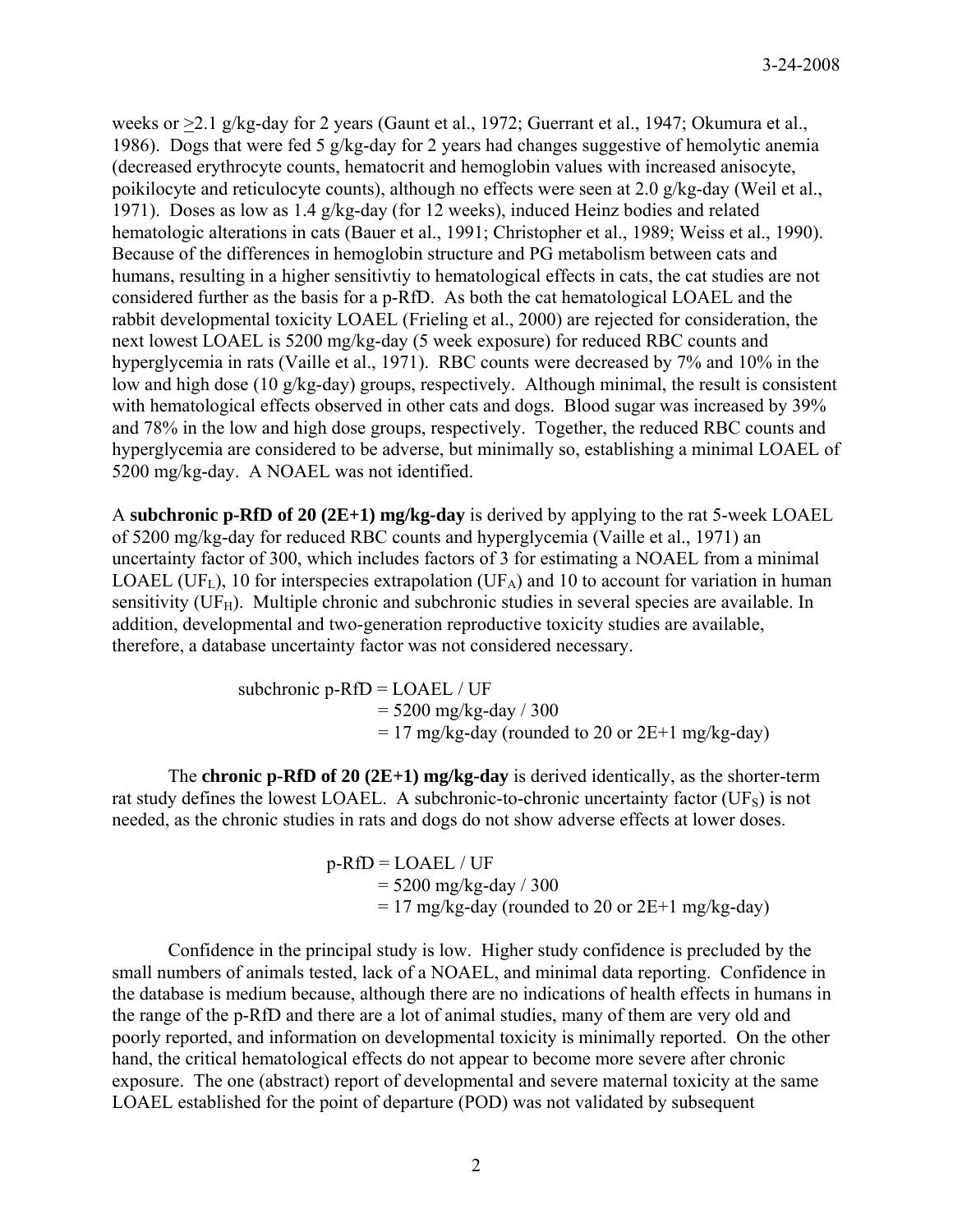publication in the peer-reviewed literature and is discounted. Overall confidence in the subchronic p-RfD values is medium, as the strengths in the database, particularly the support for the long-term NOAEL and LOAEL, somewhat outweigh the low confidence in the principal study. An RfD based on the chronic data would be virtually the same, as the NOAELs of 2000 mg/kg-day or 2100 mg/kg-day in the Weil et al. (1971) dog study and the Gaunt et al. (1978) rat study, respectively, would most likely serve as the POD.

 Due to its GRAS status, the general population is exposed to propylene glycol primarily through ingestion of food and pharmaceutical products containing the compound (ATSDR, 1997; FDA, 1982). Available information on the average daily dietary intake of propylene glycol is minimal and limited to data from Japan, where the compound is used as a food additive stabilizer and intake was estimated to be 43 mg/day per person (Louekari et al., 1990). This intake corresponds to 0.8 mg/kg-day, assuming a body weight of 55 kg for this population, and is well below the subchronic and chronic p-RfDs. The U.S. FDA has estimated that the human per capita dietary consumption of propylene glycol is 14 mg/kg-day, which is somewhat extreme, as it is based on the very conservative assumption that 10% of the U.S. population consumes the entire amount of the chemical used annually (CRC, 1997).

## **DERIVATION OF PROVISIONAL SUBCHRONIC AND CHRONIC INHALATION RfC VALUES FOR PROPYLENE GLYCOL**

Although two inhalation toxicity studies are available for consideration (Robertson et al., 1947; Suber et al., 1989), the mode of exposure is not relevant for any anticipated human exposure scenario. In both studies, animals were exposed to an aerosol generated by extreme physical means that would not occur at a contaminated site. Furthermore, the potential for generation of PG vapors is negligible, as the vapor pressure for PG is very low (0.07 mm Hg at ambient temperatures) and PG undergoes rapid photochemical oxidation in air with an estimated half-life of less than a day (ATSDR, 1997). The nasal irritation observed at 160 mg/m<sup>3</sup> (the lowest exposure level) in the Suber et al. (1989) study is most likely a non-specific particulate effect and should not be attributed to PG, per se. No effects were reported by Robertson et al. (1947). Because of these factors, derivation of a p-RfC for propylene glycol is not feasible.

## **DERIVATION OF A PROVISIONAL CARCINOGENICITY ASSESSMENT FOR PROPYLENE GLYCOL**

There is no evidence that propylene glycol is carcinogenic based on results of histological examinations in four rat and one dog chronic oral toxicity studies (Gaunt et al., 1972; Hanzlik et al., 1939; Morris et al., 1942; Okumura et al., 1986; Weil et al., 1971). The most adequately designed of the rat studies is that of Gaunt et al. (1972), in which no propylene glycol-related neoplastic changes were observed in groups of 30 rats of each sex that were exposed to four dietary dose levels of compound ranging from 0.2-2.1 g/kg for 2 years. The dog study found no exposure-related histopathological effects in groups of 5 animals of each sex that were exposed to dietary doses of 2.0 or 5.0 g/kg-day for 2 years (Weil et al., 1971). Also, there is no evidence that propylene glycol was tumorigenic in rats and mice that were repeatedly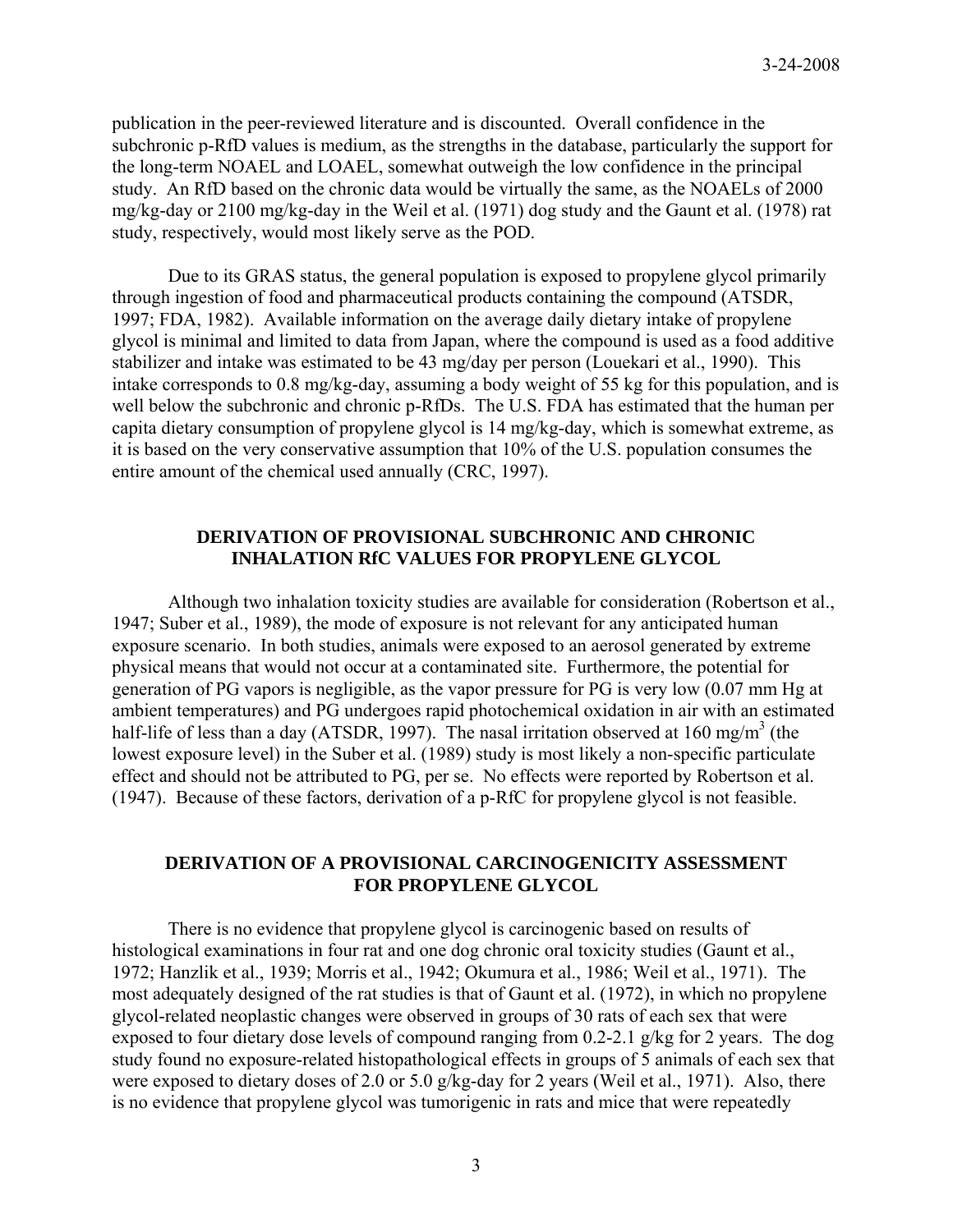exposed by subcutaneous injection or topical application to the oral mucosa for  $\geq 8$  months (Miller, 1979; U.S. EPA, 1987a). Additionally, twice weekly dermal applications of propylene glycol for life did not induce skin or other tumors in mice (Stenback and Shubik, 1974). Genotoxicity assays of propylene glycol have yielded predominantly negative responses in bacteria, yeast and mammalian cells (ATSDR, 1997; U.S. EPA, 1987a). Under the U.S. EPA (2005) cancer guidelines, propylene glycol is not likely to be carcinogenic to humans.

## **REFERENCES**

Abe, S. and M. Sasaki. 1982. SCE as an index of mutagenesis and/or carcinogenesis. Chapter 24. In: Sister chromatid exchange. Prog. Top. Cytogenet. 2: 461-514. (Cited in ATSDR, 1997)

ACGIH (American Conference of Governmental Industrial Hygienists). 2001. Threshold Limit Values for Chemical Substances and Physical Agents and Biological Exposure Indices. ACGIH, Cincinnati, OH.

ATSDR (Agency for Toxic Substances and Disease Registry). 1997. Toxicological Profile for Ethylene Glycol and Propylene Glycol. PB/98/101108/AS.

Auerbach Associates. 1977. Propylene Glycol. Philadelphia, PA. p. 90. NTIS PB-280477.

Bauer, M.C., D.J. Weiss and V. Perman. 1991. Hematologic alterations in adult cats fed 6 or 12% propylene glycol. Am. J. Vet. Res. 53(1): 69-72.

Bauer, M.C., D.J. Weiss and V. Perman. 1992. Hematological alterations in kittens induced by 6 and 12% dietary propylene glycol. Vet. Hum. Toxicol. 34(2): 127-131.

Blue, J. and L. Weiss. 1981. Vascular pathways in nonsinusal red pulp - an electron microscope study of the cat spleen. Am. J. Anat. 161: 135-168.

Braun, H.A. and G.F. Cartland. 1936. The toxicity of propylene glycol. J. Am. Pharmacol. Assoc. 25: 746-749.

Chernoff, N. and R.J. Kavlock. 1982. An *in vivo* teratology screen utilizing pregnant mice. J. Toxicol. Environ. Health. 10: 541-550.

Christopher, M.M., V. Perman and J.W. Eaton. 1989. Contribution of propylene glycol-induced Heniz body formation to anemia in cats. JAVMA. 194(8): 1045-1056.

Clark, C.R., T.C. Marshall, B.S. Merickel et al. 1979. Toxicological assessment of heat transfer fluids proposed for use in solar energy applications. Toxicol. Appl. Pharmacol. 5: 529-535. (Cited in ATSDR, 1997)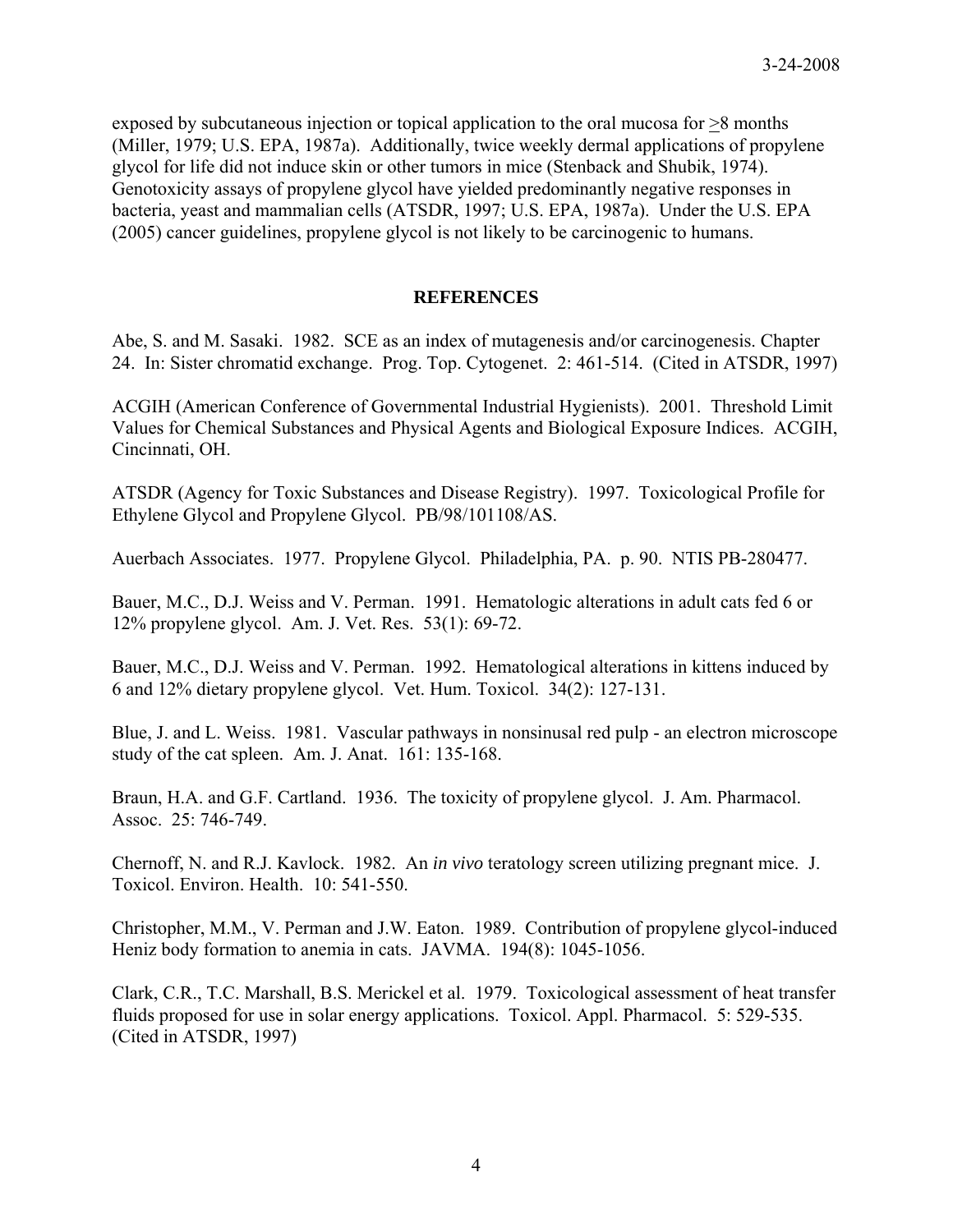CRC (Chemical Rubber Company). 1997. PAFA (Priority-Based Assessment of Food Additives) database. U.S. FDA, Center for Food Safety and Applied Nutrition. In: Food Additives. Toxicology, Regulations, and Properties. Clydesdale, F.M., Ed. CRC Press, Inc., Boca Raton, FL.

FDA (Food and Drug Administration). 1982. GRAS status of propylene glycol and propylene glycol monostearate. Federal Register. June 25. 47: 27810-27813.

Frieling, W.J.A.M., E. Heijink, S.A. Tesh et al. 2000. Embryo-foetal developmental toxicity of propylene glycol in NZW rabbits. Reprod. Toxicol. 14(6): 562-563.

Gaunt, I.F., F.M.B. Carpanini, P. Grasso and A.B.G. Lansdown. 1972. Long-term toxicity of propylene glycol in rats. Food Cosmet. Toxicol. 10: 151-162.

Guerrant, N.B., G.P. Whitlock, M.L. Wolff and R.A. Dutcher. 1947. Response of rats to diets containing varying amounts of gllycerol and propylene glycol. Bull. Natl. Formulary Comm. 15: 205-229.

Hanzlik, P.J., W.H. Newman, W. Van Winkle, Jr. et al. 1939. Toxicity, fate and excretion of propylene glycol and some other glycols. J. Pharmacol. Exp. Ther. 67: 101-113.

Harvey, J.W. and J.J. Kaneko. 1977. Mammalian erythrocyte metabolism and oxidant drugs. Toxicol. Appl. Pharmacol. 42: 253-261.

IARC (International Agency for Research on Cancer). 2002. IARC Monographs Search. Examined January 2002. Online. http://193.51.164.11/cgi/iHound/Chem/iH\_Chem\_Frames.html

Jain, N.C. 1973. Studies on the occurrence and persistance of heinz bodies in erythrocytes of the cat. Folia Haematol. (Leipzig). 99: 28-38.

Kavlock, R.J., R.D. Short and N. Chernoff. 1987. Further evaluation of an in vivo teratology screen. Teratogen. Carcinogen. Mutagen. 7: 7-16.

Kesten, H.D., M.G. Mulinos and L. Pomerantz. 1939. Pathologic effects of certain glycols and related compounds. Arch. Pathol. 27: 447-465.

LaKind, J.S., E.A. McKenna, R.P. Hubner and R.G. Tardiff. 1999. A review of the comparative mammalian toxicity of ethylene glycol and propylene glycol. Crit Rev Toxicol 29: 331-365.

Lamb, J.C., D.K. Gulati, L.H. Barnes and M. Welch. 1997. Propylene glycol. Environ. Health Perspect. 105(1): 231-232.

Litton Bionetics. 1976. Mutagenic Evaluation of Compound FDA 71-56. 00057-55-6, Propylene Glycol. Food and Drug Administration, Washington, DC. NTIS PB-257868.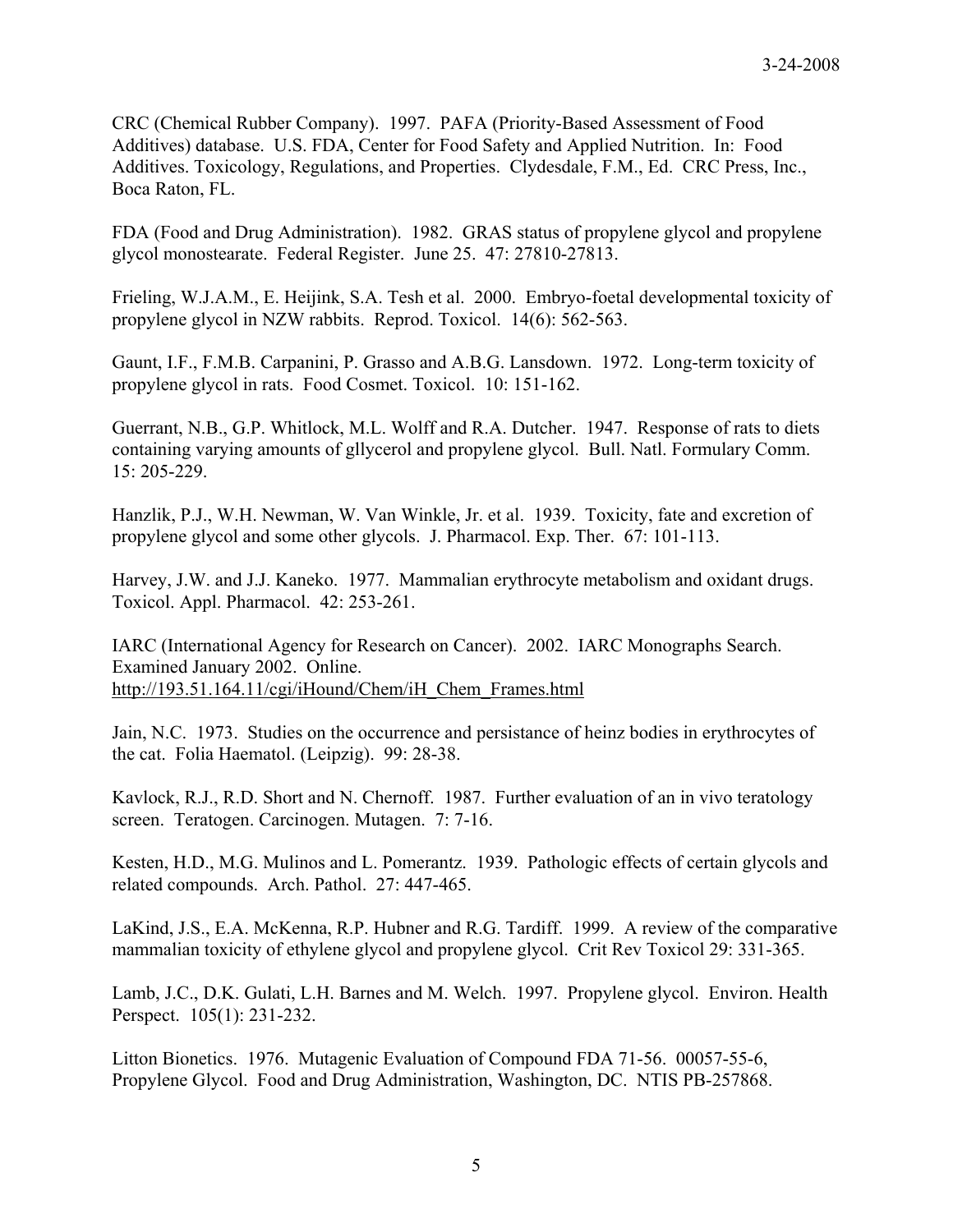Louekari, K., A.O. Scott and S. Salminen. 1990. Estimation of food additive intakes. In: A.L. Branen, P. Davidson and S. Salminen, Ed. Food Science Technology. Vol. 35: Food additives, p. 9-32. Marcel Dekker, Inc., New York, NY. (Cited in ATSDR, 1997)

Miller, L.M. 1979. Investigation of Selected Potential Environmental Contaminants: Ethylene Glycol, Propylene Glycols and Butylene Glycols. Franklin Research Center, Philadelphia, PA. 270 p. EPA-560/11-79-006.

Morris, J.H., A.A. Nelson and H.O. Calvery. 1942. Observations on the chronic toxicities of propylene glycol, eethylene glycol, diethylene glycol, ethylene glycol mono-ethyl-ether, diethylene glycol mono ethyl-ether. J. Pharmacol. Exp. Ther. 74: 266-273.

NIOSH (National Institute for Occupational Safety and Health). 2002. NIOSH Pocket Guide to Chemical Hazards. Examined January 2002. Online. <http://www.cdc.gov/niosh/npg/npg.html>

NTP (National Toxicology Program). 1985. Propylene glycol: Reproduction and fertility assessment in CD-l mice when administered in drinking water. Final report. NTP-84-FACB-038.

NTP (National Toxicology Program). 2002. Management Status Report. Examined January 2002. Online. http://ntp-server.niehs.nih.gov/cgi/iH\_Indexes/ALL\_SRCH/iH\_ALL\_SRCH\_Frames.html

Okumura, M., S. Yamada, K. Hayakawa and M. Ito. 1986. Hematological effect in F344 rats after long term administration of propylene glycol. Aichi-ken Eisei Kenkyusho Ho. 36: 87-93.

OSHA (Occupational Safety and Health Administration). 2002. Regulations for air contaminants (Standards 29 CFR 1910.1000 and 1915.1000). Online. http://www.osha-slc.gov/OshStd\_data/1910\_1000\_TABLE\_Z-2.html and http://www.osha-slc.gov/OshStd\_data/1915\_1000.html

Pfeiffer, E.H. and H. Dunkelberg. 1980. Mutagenicity of ethylene oxide and propylene oxide and of the glycols and halohydrins formed from them during the fumigation of foodstuffs. Food Cosmet. Toxicol. 18: 115-118. (Cited in ATSDR, 1997)

Robertson, O.H., C.G. Loosli, T.T. Puck et al. 1947. Tests for chronic toxicity of propylene glycol and oral administration. J. Pharmacol. Exp. Ther. 91: 52-75.

Seldenfeld, M.A. and P.J. Hanzlik. 1932. The general properties, action and toxicity of propylene glycol. J. Pharmacol. Exp. Ther. 44: 109-121.

Stenback, F. and P. Shubik. 1974. Lack of toxicity and carcinogenicity of some commonly used cutaneous agents. Toxicol. Appl. Pharmacol. 30: 7-13.

Suber, R.L., R. Deskin, I. Nikiforov et al. 1989. Subchronic nose-only inhalation study of propylene glycol in Sprague-Dawley rats. Food. Chem. Toxicol. 27(9): 573-583.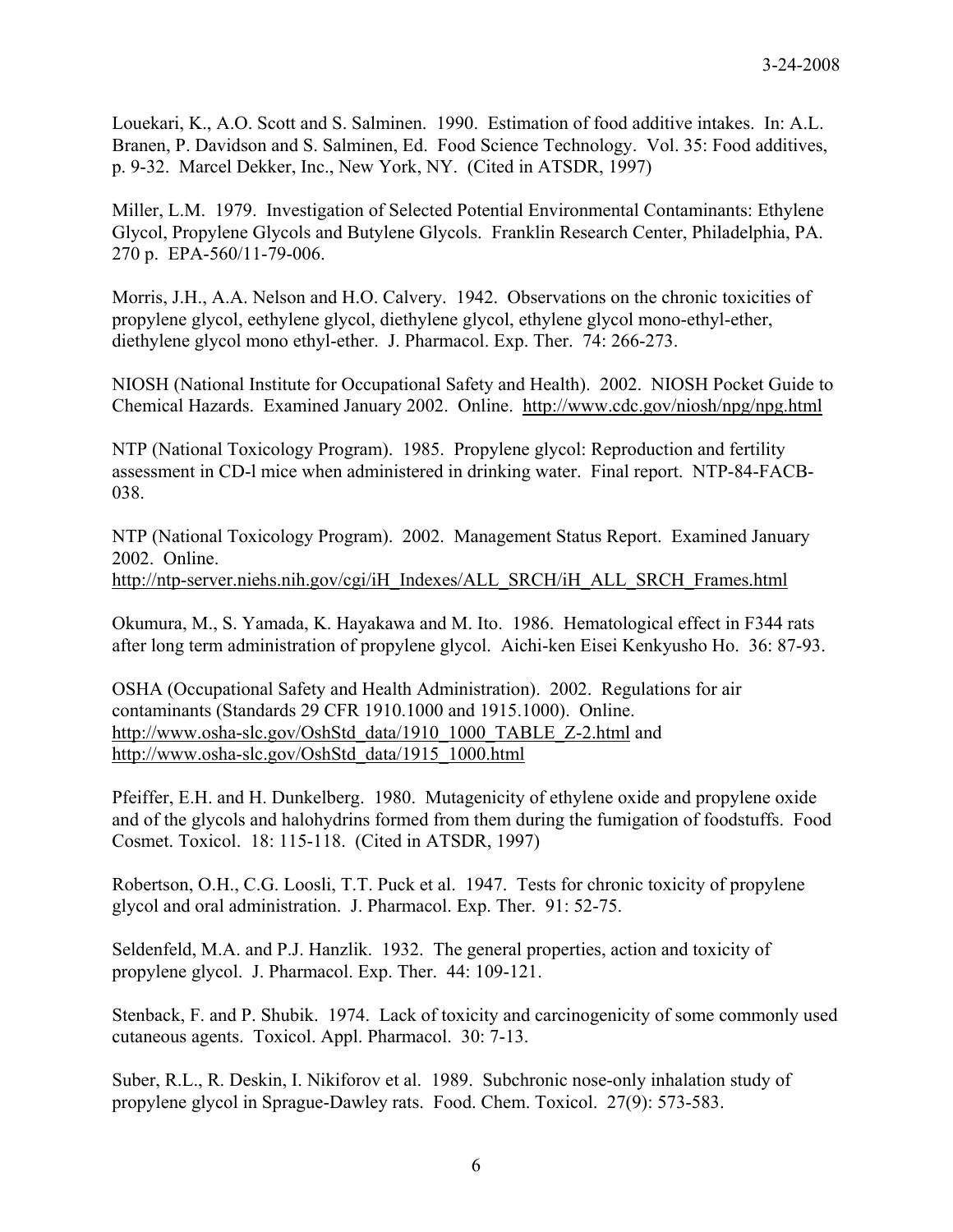Swenberg, J.A., G.L. Petzold and P.R. Harbach. 1976. In vitro DNA damage/alkaline elution assay for predicting carcinogenic potential. Biochem. Biophys. Res. Comm. 72(2): 732-738. (Cited in ATSDR, 1997)

Taketa, F., M.R. Smits, F.J. DiBona and J.L. Lessard. 1967. Studies on cat hemoglobin and hybrids with human hemoglobin A. Biochemistry. 6: 3809-3816.

U.S. EPA. 1987a. Health and Environmental Effects Document for Propylene Glycol. Prepared by the Office of Health and Environmental Assessment, Environmental Criteria and Assessment Office, Cincinnati, OH for the Office of Solid Waste and Emergency Response, Washington, DC.

U.S. EPA. 1987b. Recommendations for and Documentation of Biological Values for Use in Risk Assessment. Prepared by the Office of Health and Environmental Assessment, Environmental Criteria and Assessment Office, Cincinnati, OH for the Office of Solid Waste and Emergency Response, Washington, DC. EPA/600/6-87/008. NTIS PB 88-179874.

U.S. EPA. 1991. Chemical Assessments and Related Activities (CARA). Office of Health and Environmental Assessment, Washington, DC. April.

U.S. EPA. 1994a. Chemical Assessments and Related Activities (CARA). Office of Health and Environmental Assessment, Washington, DC. December.

U.S. EPA. 1994b. Methods for Derivation of Inhalation Reference Concentrations and Application of Inhalation Dosimetry. Office of Research and Development, National Center for Environmental Assessment, Washington, DC. October. EPA/600/8-90/066F.

U.S. EPA. 1997. Health Effects Assessment Summary Tables (HEAST). FY-1997 Update. Prepared by the Office of Research and Development, National Center for Environmental Assessment, Cincinnati, OH for the Office of Emergency and Remedial Response, Washington, DC. July. EPA/540/R-97/036. NTIS PB 97-921199.

U.S. EPA. 2000. Drinking Water Standards and Health Advisories. Summer 2000. Office of Water, Washington, DC. Online. http://www.epa.gov/ost/drinking/standards/

U.S. EPA. 2005. Guidelines for Carcinogen Risk Assessment. Risk Assessment Forum, Washington, DC. EPA/630/P-03/001F. Federal Register 70(66):17765-17817. Online. http://www.epa.gov/raf

U.S. EPA. 2007. Integrated Risk Information System (IRIS). Office of Research and Development, National Center for Environmental Assessment, Washington, DC. Online. <http://www.epa.gov/iris/>

Vaille, C., C. Debray, C. Roze et al. 1971. (Hyperglycemic action of propylene glycol.) Ann. Pharm. Fr. 29: 577-582. (Fre) (Cited in WHO, 1974)